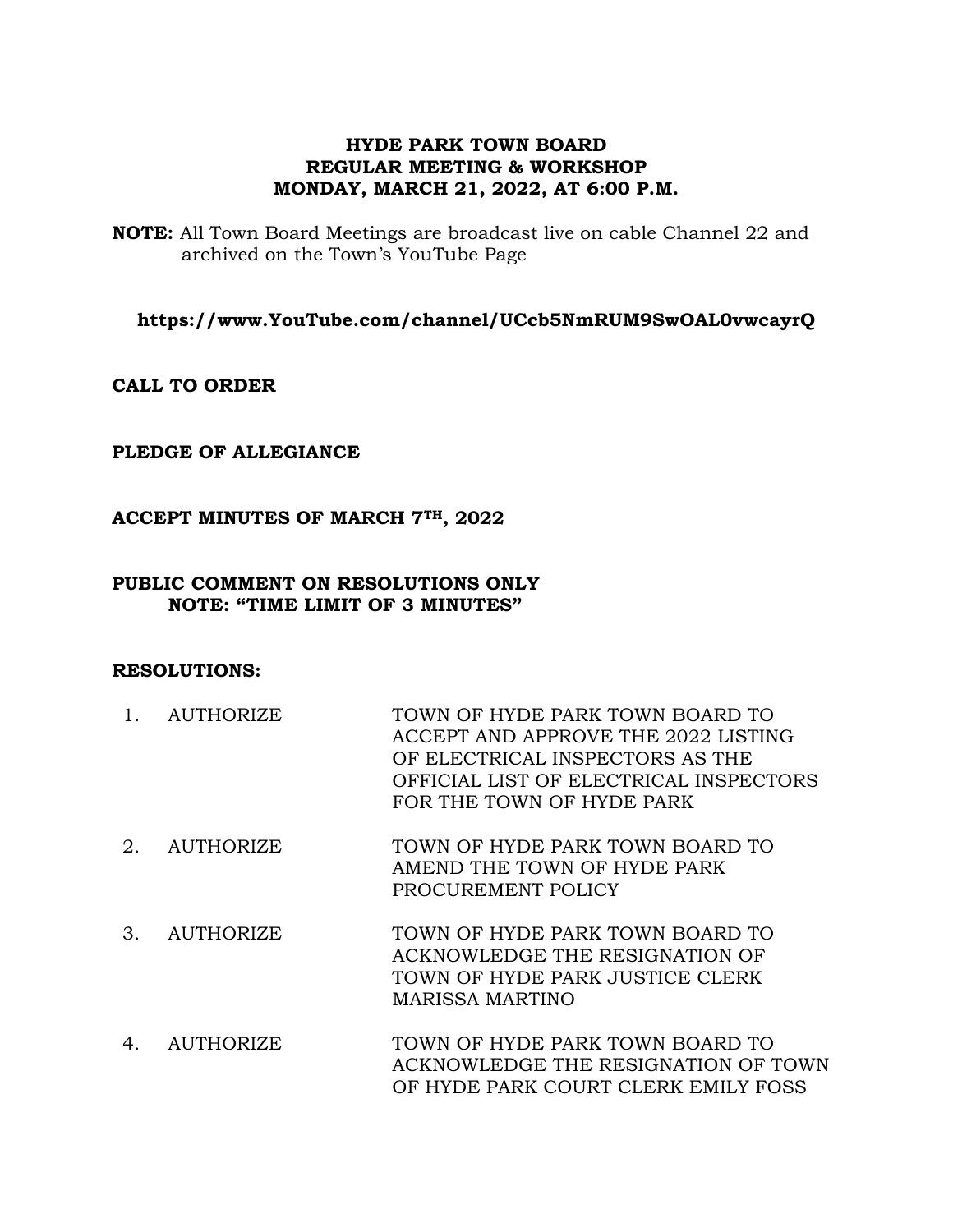- 5. AUTHORIZE TOWN OF HYDE PARK TOWN BOARD TO APPOINT STACI MACKIN AS COURT CLERK FOR THE TOWN OF HYDE PARK JUSTICE COURT
- 6. AUTHORIZE TOWN OF HYDE PARK TOWN BOARD TO ACKNOWLEDGE THE RESIGNATION OF ALISSA DENARDO PART-TIME POLICE ASSISTANT FOR THE TOWN OF HYDE PARK POLICE DEPARTMENT
- 7. AUTHORIZE TOWN OF HYDE PARK TOWN BOARD TO ACKNOWLEDGE THE RESIGNATION OF DANIELE ERICHSEN PART-TIME POLICE ASSISTANT FOR THE TOWN OF HYDE PARK POLICE DEPARTMENT
- 8. AUTHORIZE TOWN OF HYDE PARK TOWN BOARD TO APPOINT GEORGINA G. MCGUIRE AS A PART TIME POLICE ASSISTANT FOR THE TOWN OF HYDE PARK POLICE DEPARTMENT
- 9. AUTHORIZE TOWN OF HYDE PARK TOWN BOARD TO APPROVE VACATION CARRY OVER FOR TOWN OF HYDE PARK GROUNDSKEEPER/CLEANER RICHARD DECKER
- 10. AUTHORIZE TOWN OF HYDE PARK TOWN SUPERVISOR TO EXECUTE AN AGREEMENT WITH A. COLARUSO AND SONS, INC. FOR THE CONSTRUCTION PHASE OF THE HYDE PARK NYS ROUTE 9 PEDESTRIAN IMPROVEMENTS PROJECT PARK PLAZA TO THE HYDE PARK FIREHOUSE, TOWN OF HYDE PARK DUTCHESS COUNTY (PIN 8761.90)
- 11. AUTHORIZE TOWN BOARD OF THE MUNICIPALITY OF THE TOWN OF HYDE PARK TO AGREE TO OWN, MAINTAIN, AND REPAIR RELATED PEDESTRIAN FACILITIES AND LANDSCAPING FEATURES ON NY ROUTE 9 BETWEEN PARK PLAZA AND THE HYDE PARK FIREHOUSE IN THE TOWN OF HYDE PARK, COUNTY OF **DUTCHESS**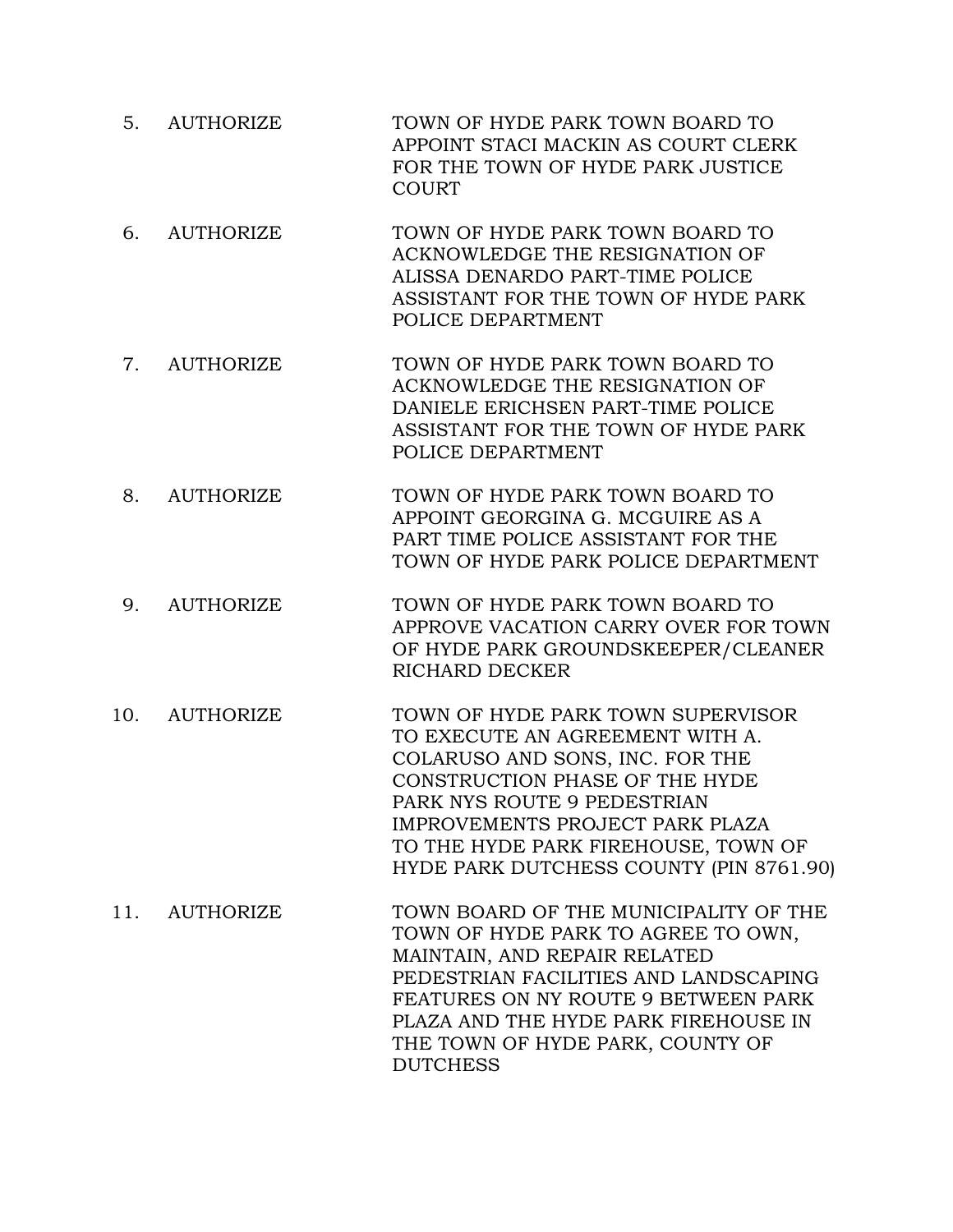- 12. AUTHORIZE TOWN BOARD OF THE MUNICIPALITY OF THE TOWN OF HYDE PARK TO AGREE TO MAINTAIN, REPAIR AND ENERGIZE A PEDESTRIAN LIGHTING SYSTEM ON OR ALONG A STATE HIGHWAY WITHIN THE GEOGRAPHICAL JURISDICTION OF THE MUNICIPALITY, SUCH HIGHWAY IDENTIFIED AS US ROUTE 9, STATE HIGHWAY 453, COUNTY OF DUTCHESS
- 13. AUTHORIZE TOWN OF HYDE PARK TOWN SUPERVISOR TO EXECUTE A COLLOCATION AGREEMENT OR AMENDMENT FOR THE T-MOBILE CELL TOWER LOCATED AT 1146 NY-9G, HYDE PARK, NY
- 14. AUTHORIZE TOWN OF HYDE PARK TOWN SUPERVISOR TO EXECUTE A COLLOCATION AGREEMENT OR AMENDMENT FOR THE VERIZON CELL TOWER LOCATED AT 1146 NY-9G, HYDE PARK, NY
- 15. AUTHORIZE TOWN OF HYDE PARK TOWN BOARD TO REVISE THE WAGE RATES FOR SEASONAL TOWN OF HYDE PARK RECREATIONAL EMPLOYEES FOR 2022
- 16. AUTHORIZE TOWN OF HYDE PARK TOWN BOARD TO AMEND THE TOWN OF HYDE PARK RECREATION FEE SCHEDULE FOR 2022
- 17. AUTHORIZE TOWN OF HYDE PARK TOWN BOARD TO APPOINT DAVID HUNT TO THE TOWN OF HYDE PARK RECREATION COMMISSION

# **NEW AND OLD BUSINESS**

# **ADJOURN**

**\*A MOTION MAY BE MADE TO ENTER EXECUTIVE SESSION**

### **AGENDA SUBJECT TO CHANGE**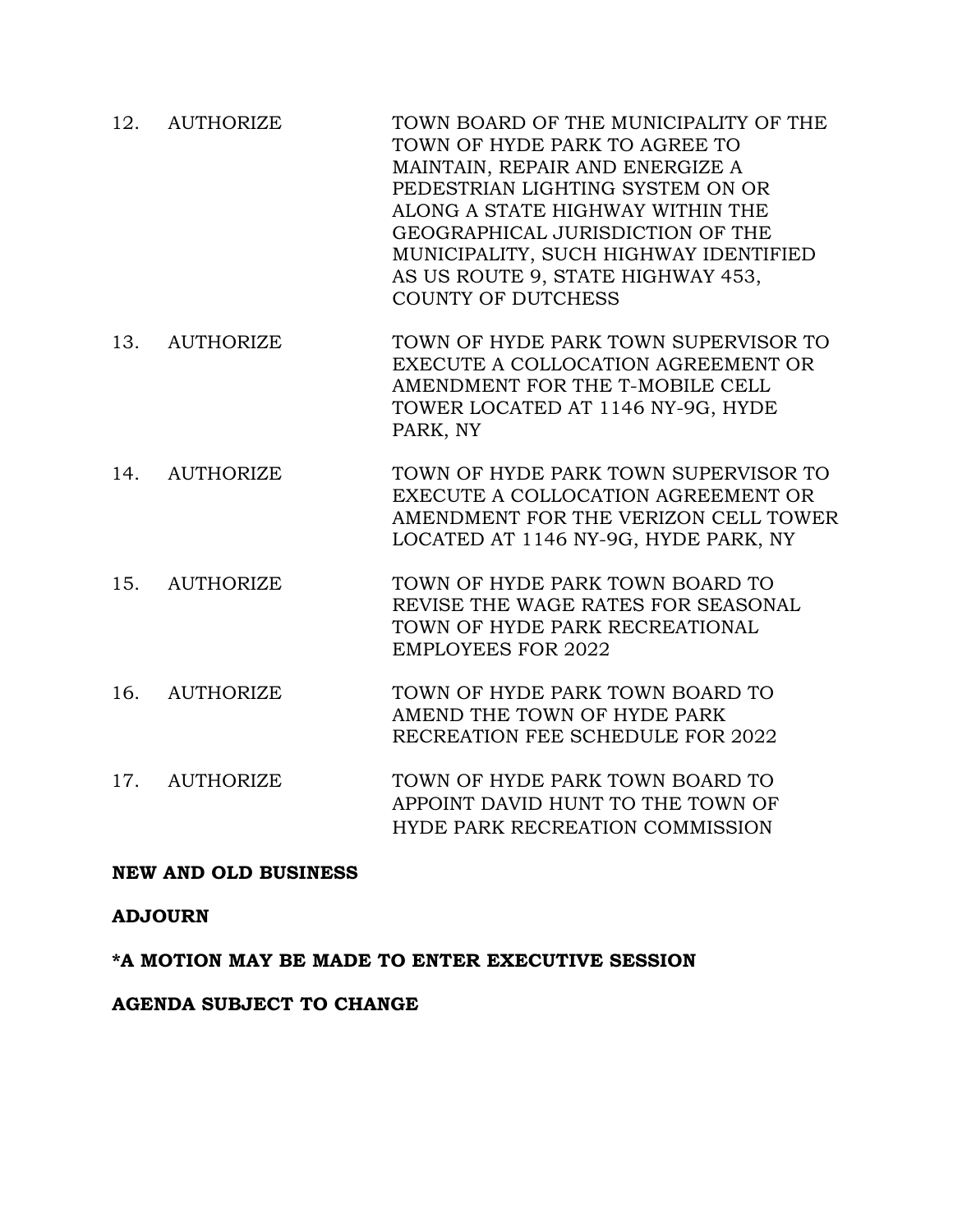### **RESOLUTION 3:21 - 1 OF 2022**

# **RESOLUTION AUTHORIZING THE TOWN OF HYDE PARK TOWN BOARD TO ACCEPT AND APPROVE THE 2022 LISTING OF ELECTRICAL INSPECTORS AS THE OFFICIAL LIST OF ELECTRICAL INSPECTORS FOR THE TOWN OF HYDE PARK**

**WHEREAS**, electrical inspections in the Town of Hyde Park are governed by Chapter 51 of the Town's Code, entitled "Electrical Inspections"; and

**WHEREAS**, pursuant to Section 51-1 of the Code, the Town Board has heretofore appointed various inspection agencies as authorized electrical inspectors and has deputized those agencies as agents of the Town of Hyde Park to make inspections and re-inspections of all electrical installations; and

**WHEREAS**, Section 51-1 of the Code Hyde Park authorizes additional agencies to be added from time to time by simple resolution of the Town Board upon a majority vote thereof, subject also to the approval of such inspection agency by Central Hudson Gas & Electric Corporation; and

**WHEREAS**, the current list provided to Town residents by the Town of Hyde Park Building Department is updated and reviewed each year for accuracy; and

**WHEREAS**, upon review of said list the current listing is accurate and correct and no changes are needed at this time.

**NOW, THEREFORE, BE IT RESOLVED**, that the Town of Hyde Park Town Board does hereby accept and approve the 2022 Electrical Inspectors List as the official list of Electrical Inspectors for the Town of Hyde Park.

## **MOTION: SECOND:**

| Councilwoman Noakes    |  |
|------------------------|--|
| Councilwoman Ruggiero  |  |
| Councilman Lombardi    |  |
| Councilman Prusakowski |  |
| Supervisor Torreggiani |  |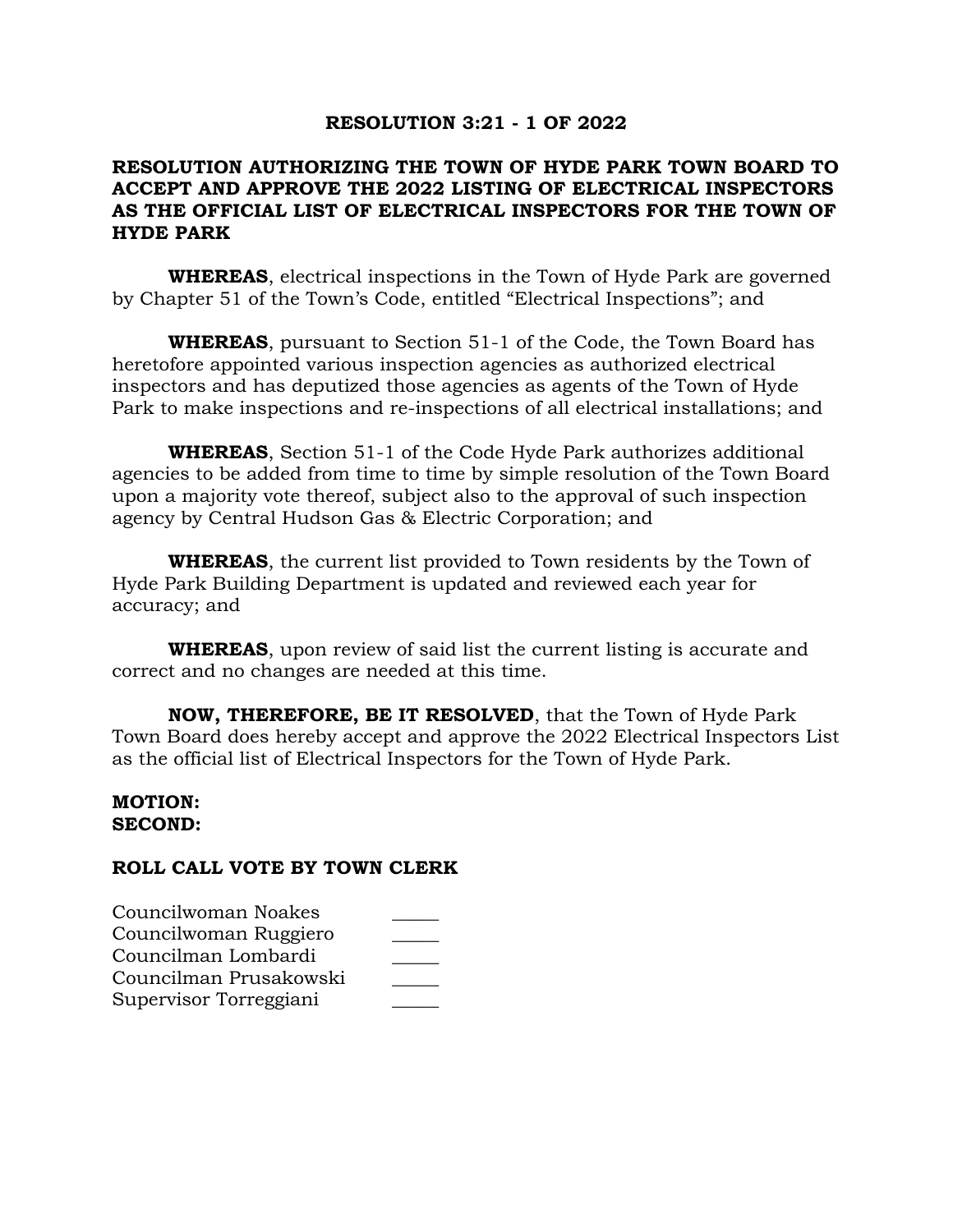## **RESOLUTION 3:21– 2 OF 2022**

# **AUTHORIZE THE TOWN OF HYDE PARK TOWN BOARD TO AMEND THE TOWN OF HYDE PARK PROCUREMENT POLICY FOR 2022**

**WHEREAS**, Section 104-b of the General Municipal Law requires every Town to annually review their internal policies and procedures governing all procurement of goods and services not subject to the bidding requirements of General Municipal Law Section 103 or any other law; and

**WHEREAS**, said Procurement Policy was renewed by Resolution 1:18 – 16 of 2022; and

**WHEREAS**, said policy needs to be amended to reflect changes regarding the Responsible Officers and Officials to reflect new Town Board members and Town Staffing.

**NOW, THEREFORE, BE IT RESOLVED**, that the Town of Hyde Park Town Board does hereby amend the Town of Hyde Park's Procurement Policy for 2022 to reflect said changes as needed.

#### **MOTION: SECOND:**

| Councilwoman Noakes    |  |
|------------------------|--|
| Councilwoman Ruggiero  |  |
| Councilman Lombardi    |  |
| Councilman Prusakowski |  |
| Supervisor Torreggiani |  |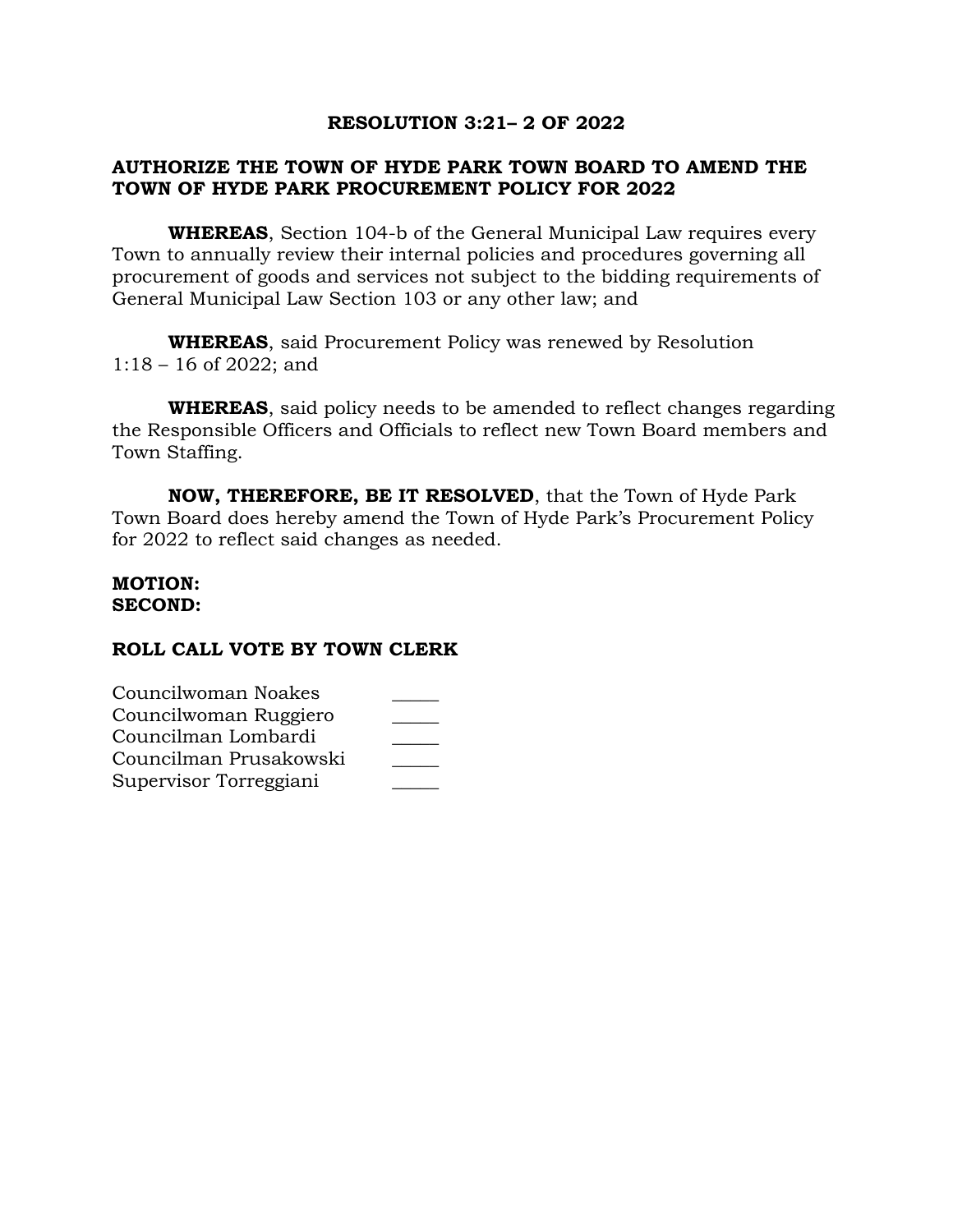## **RESOLUTION 3:21 – 3 OF 2022**

## **RESOLUTION AUTHORIZING THE TOWN OF HYDE PARK TOWN BOARD TO ACKNOWLEDGE THE RESIGNATION OF TOWN OF HYDE PARK JUSTICE CLERK MARISSA MARTINO**

**WHEREAS**, Town of Hyde Park Justice Clerk, Marissa Martino has submitted her letter of resignation effective Friday, March 25, 2022.

**NOW, THEREFORE, BE IT RESOLVED**, that the Town of Hyde Park Town Board does hereby acknowledge the resignation of Justice Clerk, Marissa Martino; and

**BE IT FURTHER RESOLVED**, that the Town Supervisor and Town Board extend their appreciation and gratitude to Marissa Martino for her service to the Town of Hyde Park.

### **MOTION: SECOND:**

| Councilwoman Noakes    |  |
|------------------------|--|
| Councilwoman Ruggiero  |  |
| Councilman Lombardi    |  |
| Councilman Prusakowski |  |
| Supervisor Torreggiani |  |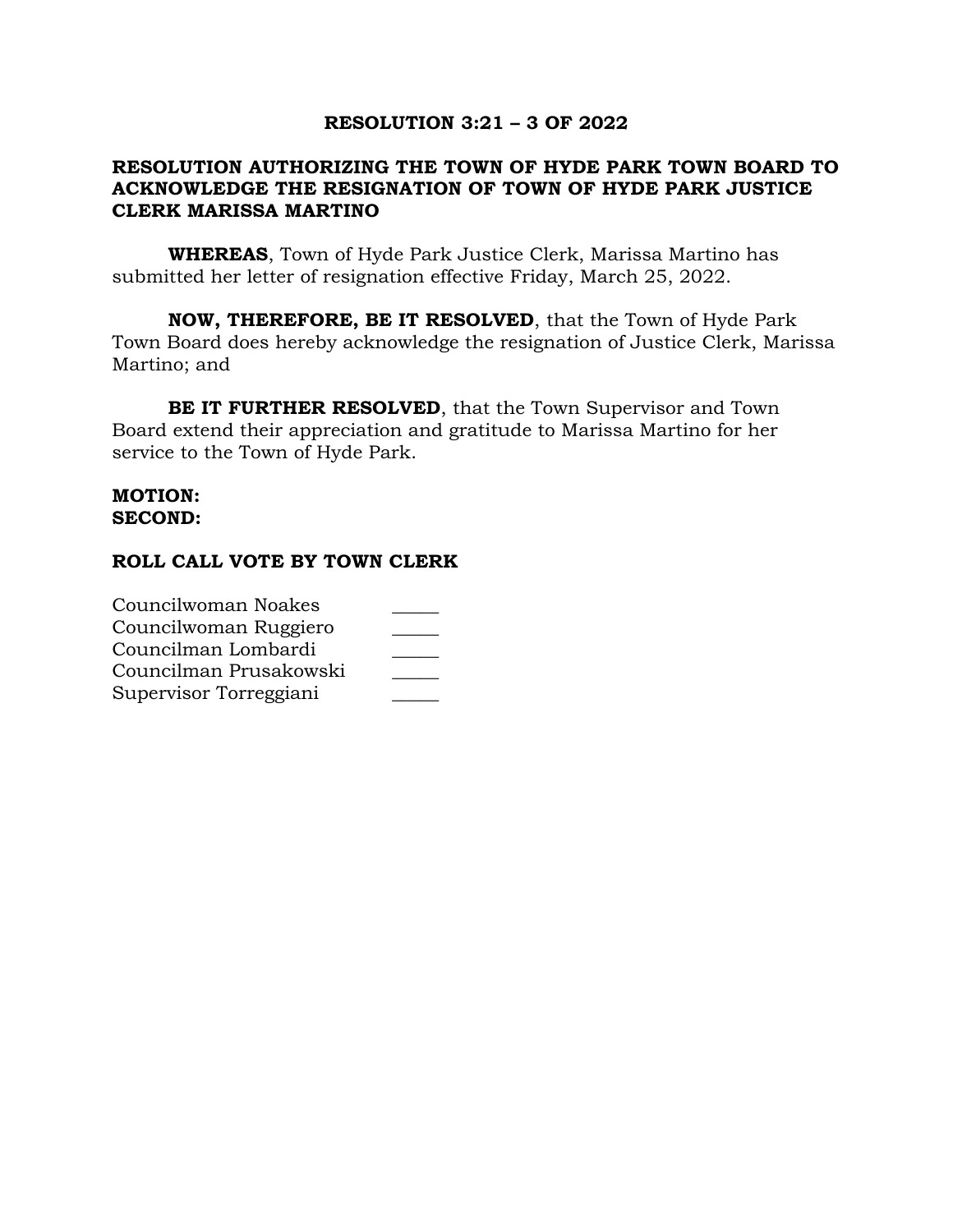## **RESOLUTION 3:21 – 4 OF 2022**

## **RESOLUTION AUTHORIZING THE TOWN OF HYDE PARK TOWN BOARD TO ACKNOWLEDGE THE RESIGNATION OF TOWN OF HYDE PARK COURT CLERK EMILY FOSS**

**WHEREAS**, Town of Hyde Park Court Clerk, Emily Foss has submitted her letter of resignation effective Friday, March 18, 2022.

**NOW, THEREFORE, BE IT RESOLVED**, that the Town of Hyde Park Town Board does hereby acknowledge the resignation of Court Clerk, Emily Foss; and

**BE IT FURTHER RESOLVED**, that the Town Supervisor and Town Board extend their appreciation and gratitude to Emily Foss for her dedicated service to the Town of Hyde Park.

### **MOTION: SECOND:**

| Councilwoman Noakes    |  |
|------------------------|--|
| Councilwoman Ruggiero  |  |
| Councilman Lombardi    |  |
| Councilman Prusakowski |  |
| Supervisor Torreggiani |  |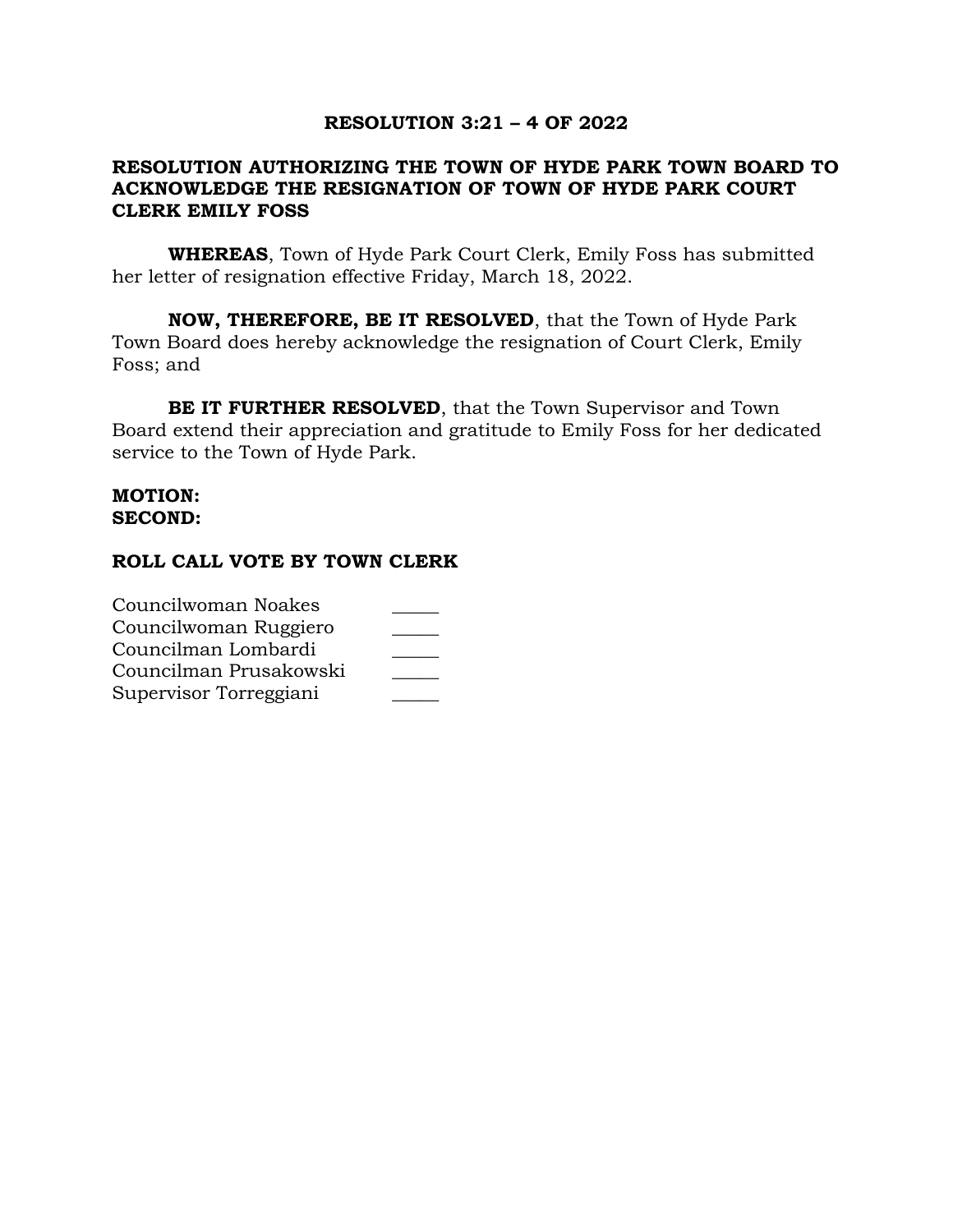### **RESOLUTION 3:21 - 5 OF 2022**

# **RESOLUTION AUTHORIZING THE TOWN OF HYDE PARK TOWN BOARD TO APPOINT COURT CLERK STACI MACKIN FOR THE TOWN OF HYDE PARK JUSTICE COURT**

**WHEREAS**, due to the resignation of Emily Foss that will be effective on March 18, 2022, there will exist a vacancy for the position of full-time Court Clerk; and

**WHEREAS**, the Town of Hyde Park Court Justices have advised the Town of Hyde Park Town Board that they desire to fill the vacancy for said position by appointing Staci Mackin to said position.

**NOW THEREFORE BE IT RESOLVED**, that the Town of Hyde Park Town Board does hereby appoint Staci Mackin as Court Clerk to the Town of Hyde Park Justice Court effective Tuesday, March 22, 2022, contingent upon the return of her background investigation; and

**BE IT FURTHER RESOLVED**, that said appointment will be a Grade 4 at an hourly rate of \$20.76 for 37.5 hours per week as part of the CSEA Town Hall Unit and is subject to a probationary period as set forth in the Civil Service Law of the State of New York and shall be subject to all Civil Service Law Rules and Regulations.

#### **MOTION: SECOND:**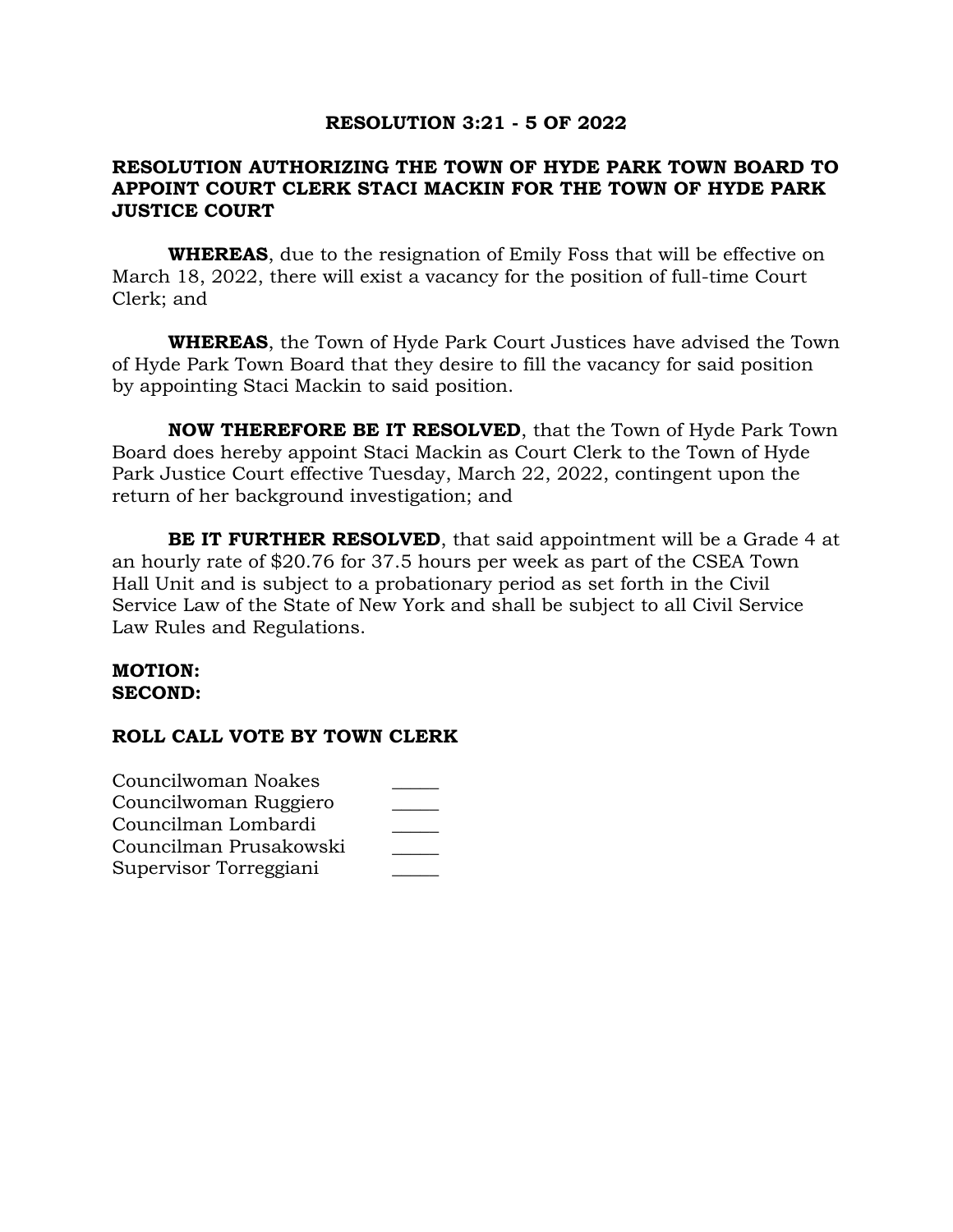### **RESOLUTION 3:21 – 6 OF 2022**

# **RESOLUTION AUTHORIZING THE TOWN OF HYDE PARK TOWN BOARD TO ACKNOWLEDGE THE RESIGNATION OF ALISSA DENARDO PART-TIME POLICE ASSISTANT FOR THE TOWN OF HYDE PARK POLICE DEPARTMENT**

**WHEREAS**, Alissa DeNardo, Part-Time Police Assistant for the Town of Hyde Park Police Department, has submitted her letter of resignation effective Wednesday, March 9, 2022.

**NOW THEREFORE BE IT RESOLVED**, that the Town of Hyde Park Town Board does hereby acknowledge the resignation of Part-Time Police Assistant, Alissa DeNardo, effective Wednesday, March 9, 2022; and

**BE IT FURTHER RESOLVED**, that the Town Supervisor and the Town Board extend their appreciation and gratitude to Alissa DeNardo for her service to the Town of Hyde Park Police Department.

### **MOTION: SECOND:**

| Councilwoman Noakes    |  |
|------------------------|--|
| Councilwoman Ruggiero  |  |
| Councilman Lombardi    |  |
| Councilman Prusakowski |  |
| Supervisor Torreggiani |  |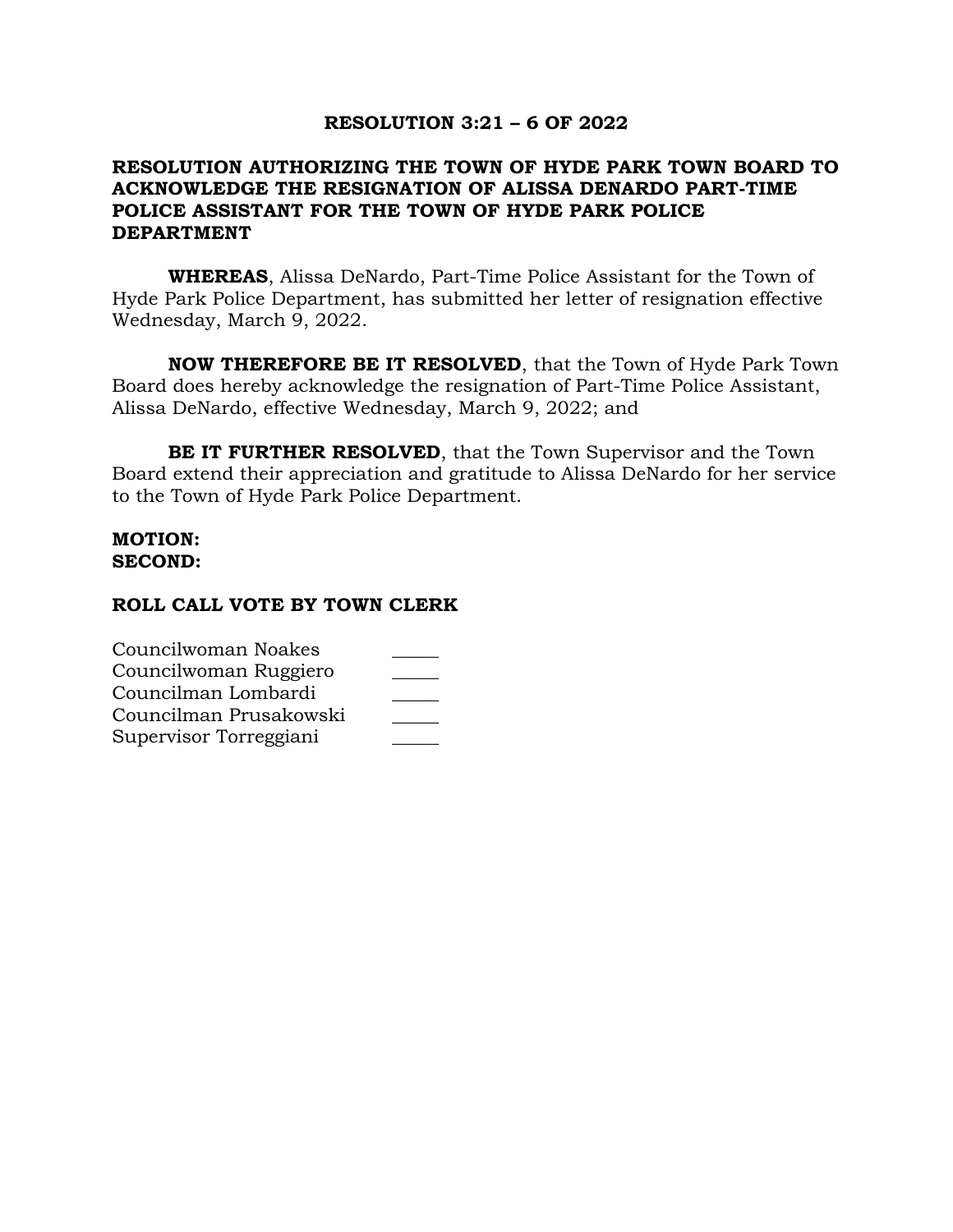### **RESOLUTION 3:21 – 7 OF 2022**

## **RESOLUTION AUTHORIZING THE TOWN OF HYDE PARK TOWN BOARD TO ACKNOWLEDGE THE RESIGNATION OF DANIELE ERICHSEN PART-TIME POLICE ASSISTANT FOR THE TOWN OF HYDE PARK POLICE DEPARTMENT**

**WHEREAS**, Daniele Erichsen, Part-Time Police Assistant for the Town of Hyde Park Police Department, has submitted her letter of resignation effective Friday, April 1, 2022.

**NOW THEREFORE BE IT RESOLVED**, that the Town of Hyde Park Town Board does hereby acknowledge the resignation of Part-Time Police Assistant, Daniele Erichsen, effective Friday, April 1, 2022; and

**BE IT FURTHER RESOLVED**, that the Town Supervisor and the Town Board extend their appreciation and gratitude to Daniele Erichsen for her service to the Town of Hyde Park Police Department.

### **MOTION: SECOND:**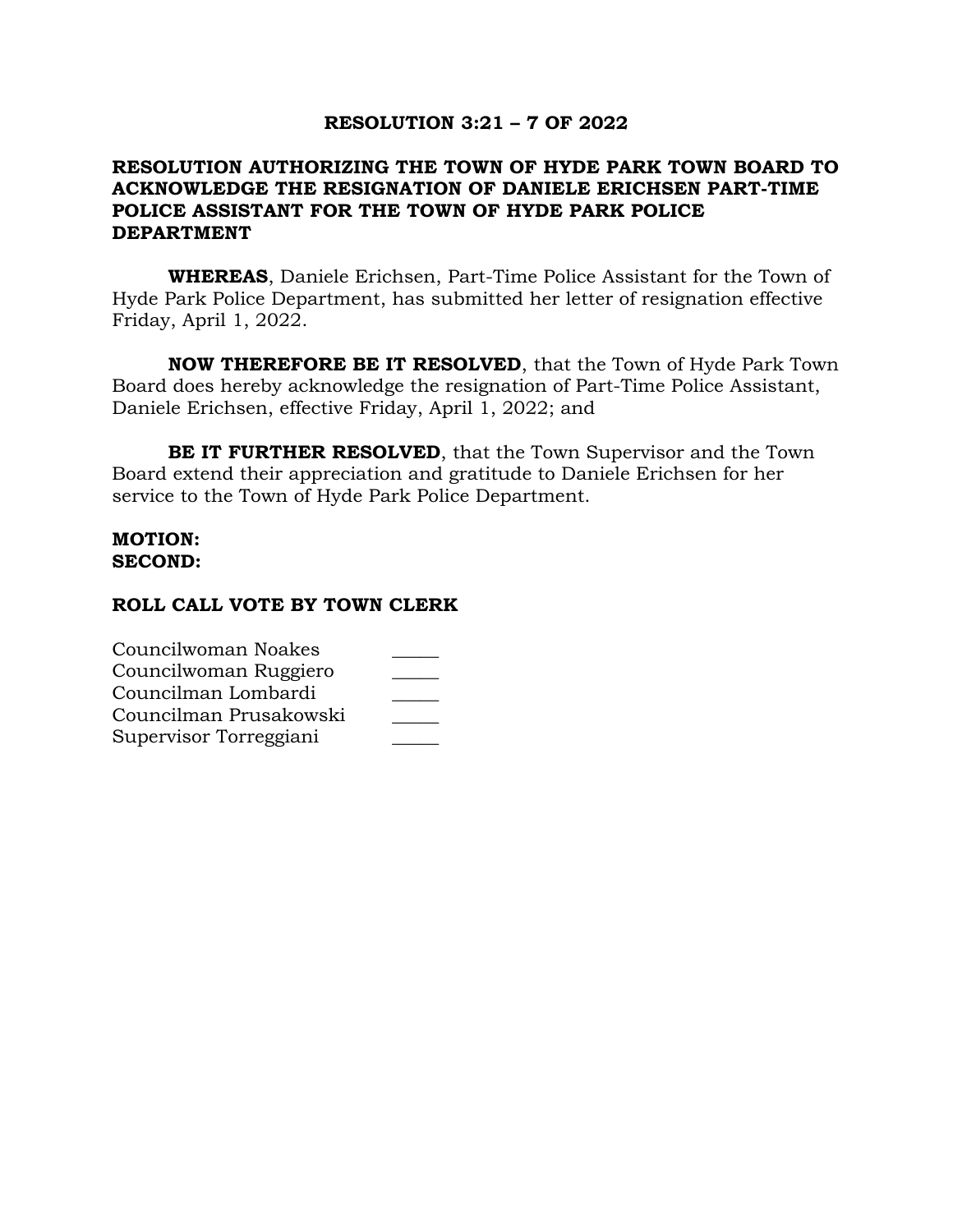# **RESOLUTION 3:21 – 8 OF 2022**

# **RESOLUTION AUTHORIZING THE TOWN OF HYDE PARK TOWN BOARD TO APPOINT GEORGINA G. MCGUIRE AS A PART-TIME POLICE ASSISTANT FOR THE TOWN OF HYDE PARK POLICE DEPARTMENT**

**WHEREAS**, there currently exits vacancies for part-time Police Assistants within the Town of Hyde Park Police Department; and

**WHEREAS**, the Police Chief would like to have Georgina G. McGuire appointed to one of the said vacancies.

**NOW, THEREFORE, BE IT RESOLVED**, that the Town of Hyde Park Town Board does hereby appoint Georgina G. McGuire as a part-time Police Assistant effective the first day she begins work at an hourly rate of \$20.76 as established by the CSEA Town Hall Unit Collective Bargaining Agreement; and

**BE IT FURTHER RESOLVED**, that said position is a Grade 4 in the aforementioned Collective Bargaining Agreement; and

**BE IT FURTHER RESOLVED**, that said appointment is subject to a probationary period as set forth in the Civil Service Law of the State of New York and shall be subject to all of the Civil Service Law Rules and Regulations.

### **MOTION: SECOND:**

| Councilwoman Noakes    |  |
|------------------------|--|
| Councilwoman Ruggiero  |  |
| Councilman Lombardi    |  |
| Councilman Prusakowski |  |
| Supervisor Torreggiani |  |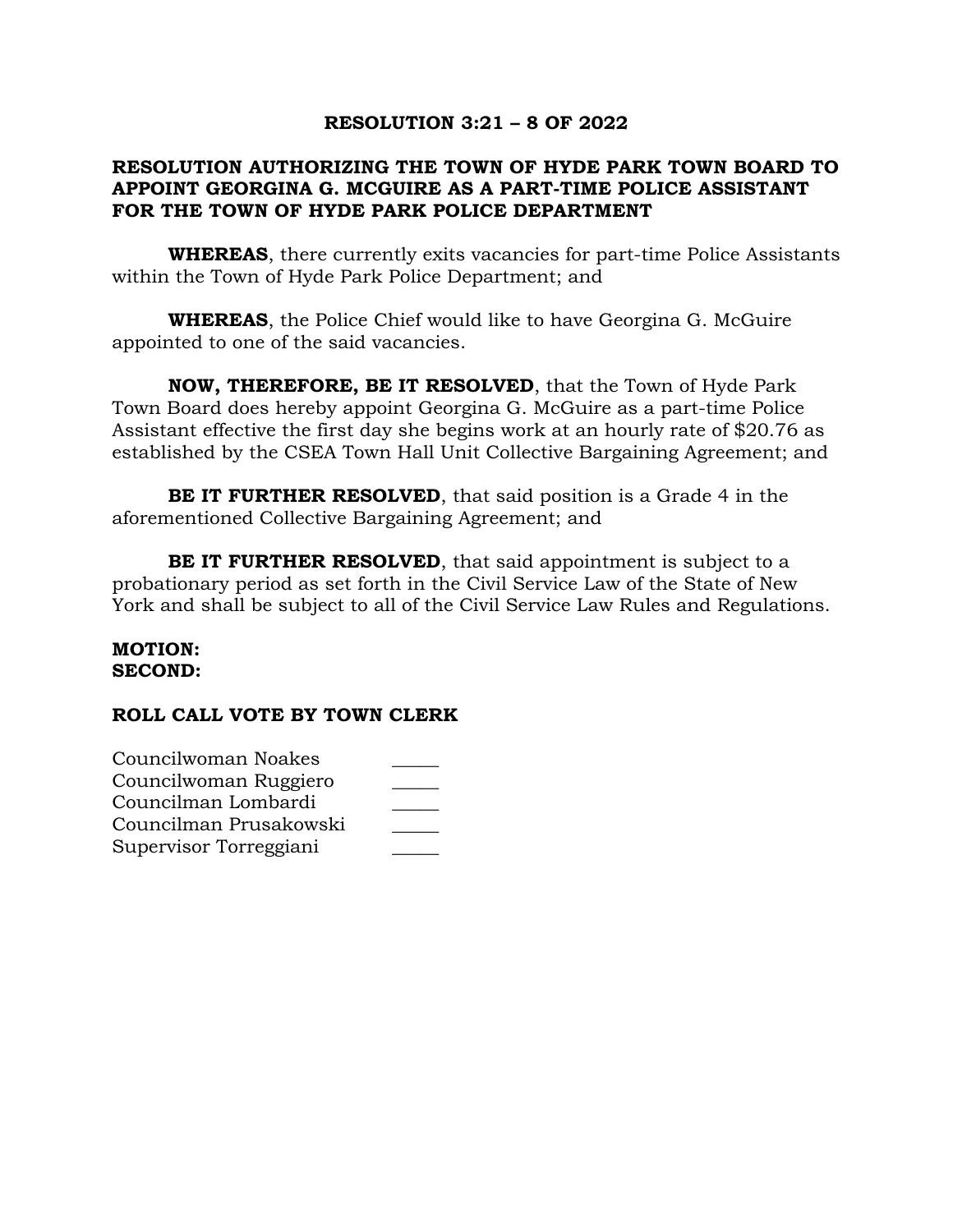# **RESOLUTION 3:21 – 9 OF 2022**

## **RESOLUTION AUTHORIZING THE TOWN OF HYDE PARK TOWN BOARD TO APPROVE VACATION CARRY OVER FOR TOWN OF HYDE PARK GROUNDSKEEPER/CLEANER RICHARD DECKER**

**BE IT RESOLVED**, that the Town of Hyde Park Town Board does hereby authorize Town of Hyde Park Groundskeeper/Cleaner, Richard Decker to carry over up to 40 hours of accrued vacation time which he was unable to use prior to his anniversary date of March 26, 2022, and that said carry over vacation time must be used no later than September 26, 2022.

#### **MOTION: SECOND:**

| Councilwoman Noakes    |  |
|------------------------|--|
| Councilwoman Ruggiero  |  |
| Councilman Lombardi    |  |
| Councilman Prusakowski |  |
| Supervisor Torreggiani |  |
|                        |  |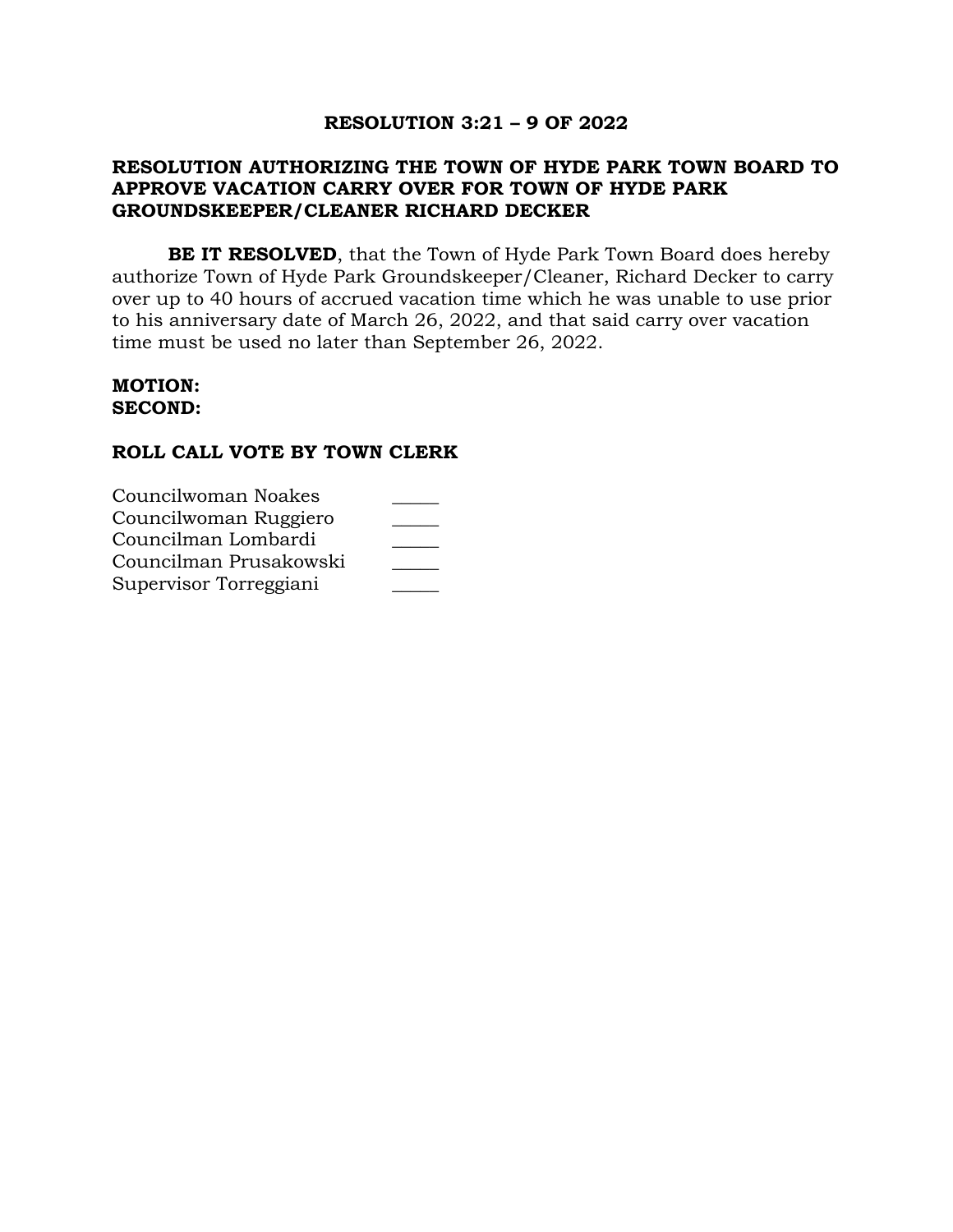### **RESOLUTION 3:21 – 10 OF 2022**

## **RESOLUTION AUTHORIZING THE TOWN OF HYDE PARK TOWN SUPERVISOR TO EXECUTE AN AGREEMENT WITH A. COLARUSO AND SONS, INC. FOR THE CONSTRUCTION PHASE OF THE HYDE PARK NYS ROUTE 9 PEDESTRIAN IMPROVEMENTS PROJECT PARK PLAZA TO THE HYDE PARK FIREHOUSE, TOWN OF HYDE PARK DUTCHESS COUNTY (PIN 8761.90)**

**WHEREAS**, the Town of Hyde Park has been awarded a grant funded through the New York State Department of Transportation for the New York State Route 9 Pedestrian Improvements (PIN 8761.90) on the east side of Route 9 from Park Plaza to the Hyde Park Firehouse; and

**WHEREAS**, the current existing conditions lack adequate pedestrian travel routes resulting in potential safety concerns as pedestrians move between nearby residential, commercial and recreational facilities; and

**WHEREAS**, the Town of Hyde Park recognizes that our citizens and businesses will benefit by pedestrian connections, improved landscaping, and lighting improvements; and

**WHEREAS**, the project will complete 1,800+/- linear feet of PROWAG compliant sidewalk, curb, and curb ramps within the project limits along the east side of Route 9. Additional improvements to enhance the pedestrian experience include vegetated buffer strips, street trees, and crosswalks; and

**WHEREAS**, Greenman Pedersen, the Project Engineers, developed a project plan in accordance with NYS DOT requirements and the Town reviewed and approved the design; and

**WHEREAS**, the Town received final design approval from NYSDOT for the project on February 14, 2020; and

**WHEREAS**, the Town, in conjunction with Greenman Pederson, advertised the project to obtain bids on December 9, 2021, and opened bids after the minimum 21 calendar day advertisement length; and

**WHEREAS**, by Resolution 12:20 – 9 of 2021, the Town awarded said bid to A. Colarusso & Son, Inc., the apparent lowest responsible bidder and placed said contractor under contract to begin construction pending concurrence of DOT; and

**WHEREAS**, the Town received a letter of concurrence from NYSDOT on December 22, 2021, and now intends to authorize the Town Supervisor to execute said contract with A. Colarusso and Son, Inc.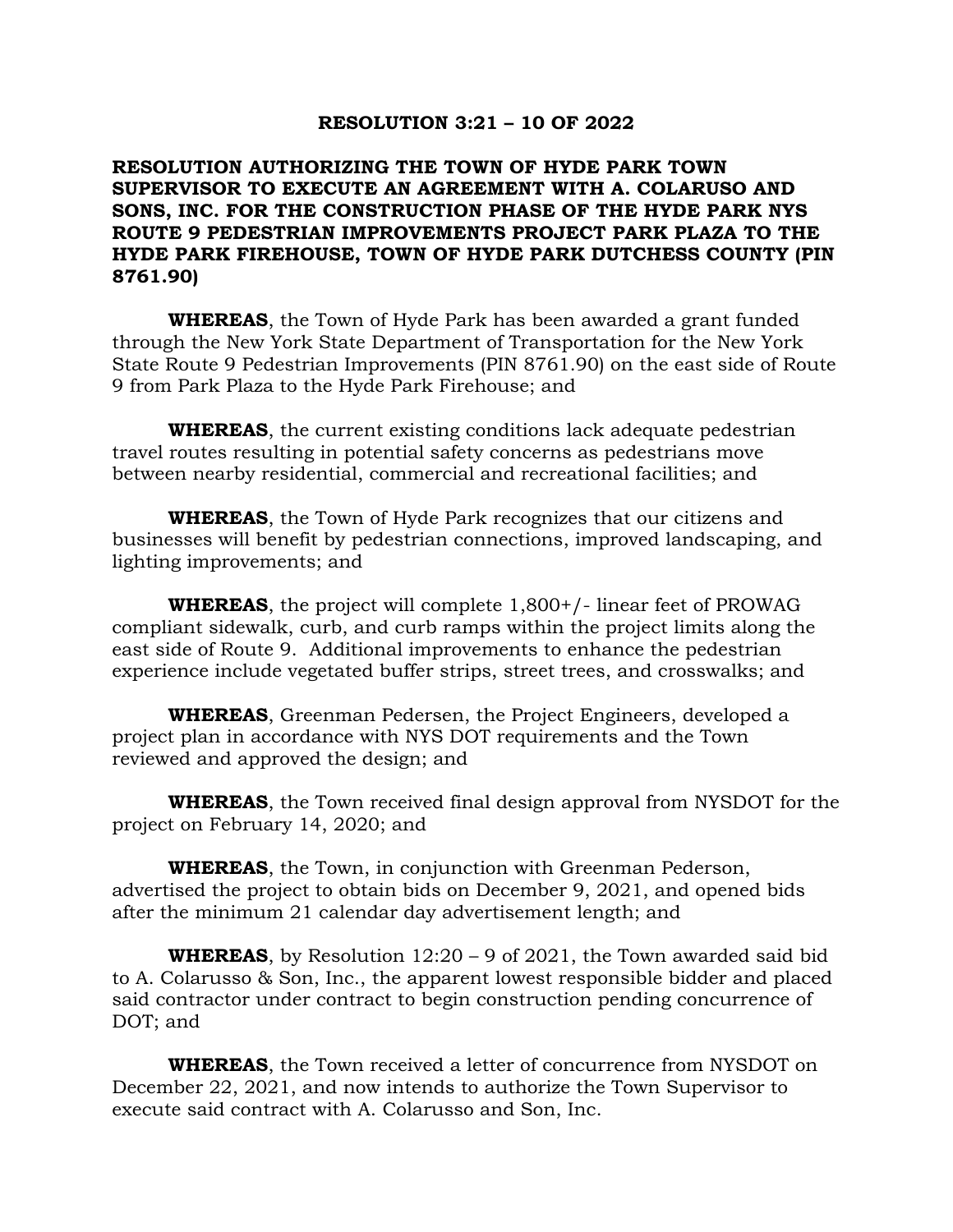**NOW, THEREFORE BE IT RESOLVED**, that the Town of Hyde Park Town Board does herby authorize the Town Supervisor to execute an agreement with A. Colarusso and Son, Inc., for the Hyde Park NYS Route 9 Pedestrian Improvements, Park Plaza to Hyde Park Fire House, Town of Hyde Park Dutchess County (PIN 8761.90) for an amount not to exceed \$1,184,831.00; and

**BE IT FURTHER RESOLVED**, construction is to commence 10 days after Notice to Proceed and be substantially completed 45 calendar days from said Notice to Proceed; and

**BE IT FURTHER RESOLVED**, that this resolution supersedes Resolution 12:28 of 2021 No. 2 authorizing the previous Town Supervisor to execute said agreement.

### **MOTION: SECOND:**

| Councilwoman Noakes    |  |
|------------------------|--|
| Councilwoman Ruggiero  |  |
| Councilman Lombardi    |  |
| Councilman Prusakowski |  |
| Supervisor Torreggiani |  |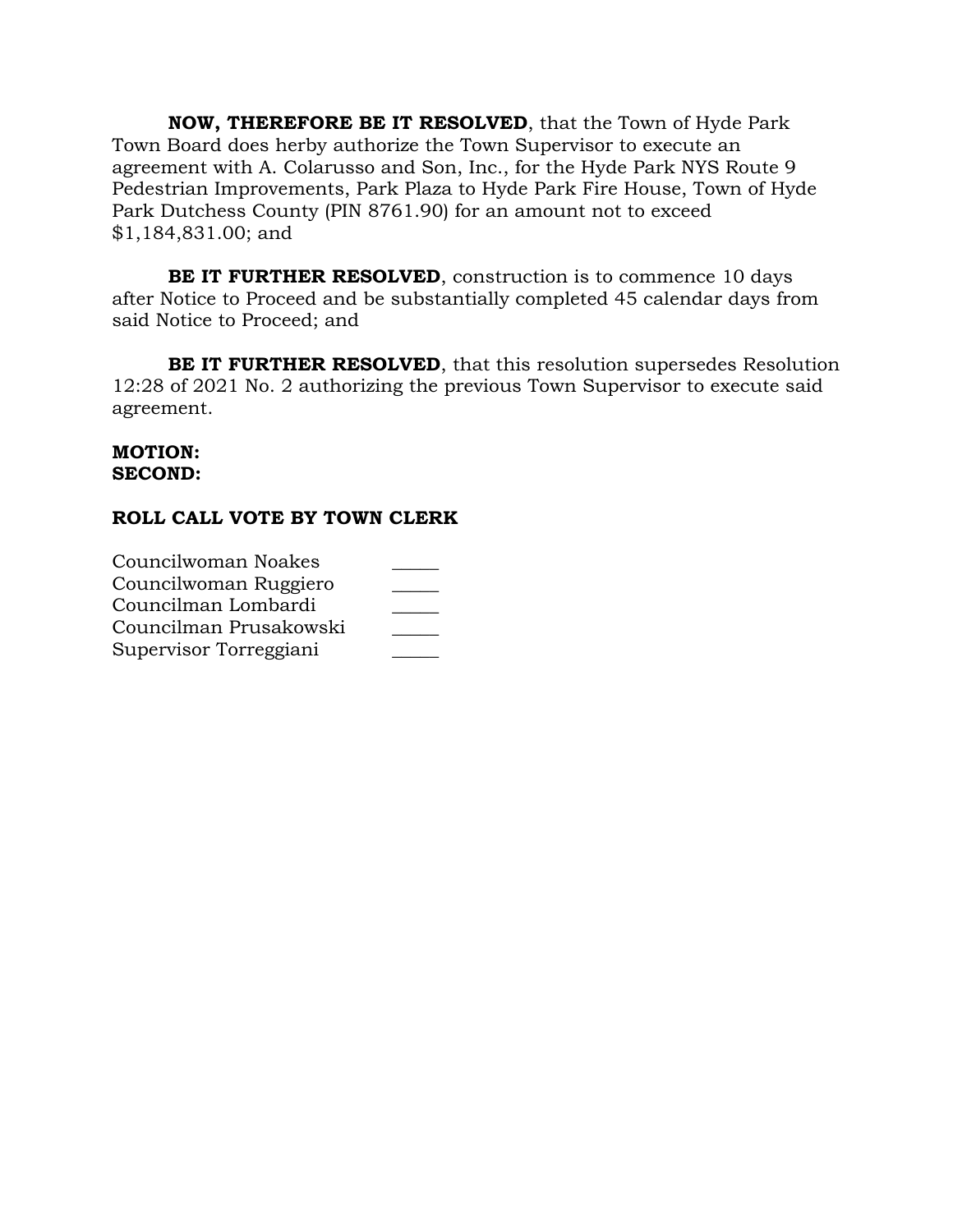### **RESOLUTION 3:21 - 11 OF 2021**

## **RESOLUTION AUTHORIZING THE TOWN BOARD OF THE MUNICIPALITY OF THE TOWN OF HYDE PARK TO AGREE TO OWN, MAINTAIN, AND REPAIR RELATED PEDESTRIAN FACILITIES AND LANDSCAPING FEATURES ON NY ROUTE 9 BETWEEN PARK PLAZA AND THE HYDE PARK FIREHOUSE IN THE TOWN OF HYDE PARK, COUNTY OF DUTCHESS**

**WHEREAS**, the State of New York Department of Transportation proposes to reconstruct sidewalks along a state highway under project PIN 8761.90, and

**WHEREAS**, the **MUNICIPALITY** of the Town of Hyde Park approves of such project and desires to have related pedestrian facilities and landscaping features along such route, and

**WHEREAS**, the State of New York has agreed to provide as a part of the project the following items in connection with such streetscape features: sidewalks, grass maintenance strips, planting bed(s), trees, and shrubs; and

**WHEREAS**, the **MUNICIPALITY** of the Town of Hyde Park has agreed to provide as a part of the project the following items in connection with such pedestrian facilities and landscaping features: Not applicable. Provided that the **MUNICIPALITY** of the Town of Hyde Park agrees to maintain such landscaping features for a period of at least 10 years.

**NOW, THEREFORE, BE IT RESOLVED**, that the **MUNICIPALITY** of the Town of Hyde Park approves of the above-subject project; and

**BE IT FURTHER RESOLVED**, that the **MUNICIPALITY** of the Town of Hyde Park shall maintain such pedestrian facilities and landscaping features; and

**BE IT FURTHER RESOLVED,** that the **TOWN BOARD** of the **MUNICIPALITY** hereby authorizes the **SUPERVISOR** of the **MUNICIPALITY** of the Town of Hyde Park to enter into and execute an Agreement with the State of New York and through the Commissioner of Transportation to commit the **MUNICIPALITY** of the Town of Hyde Park to maintain, at its own expense, these pedestrian facilities and landscaping features on the above-identified project; and

**BE IT FURTHER RESOLVED**, that the Town Supervisor of this **MUNICIPALITY** of the Town of Hyde Park is hereby directed to transmit five (5) certified copies of the foregoing resolution to the State Department of Transportation; and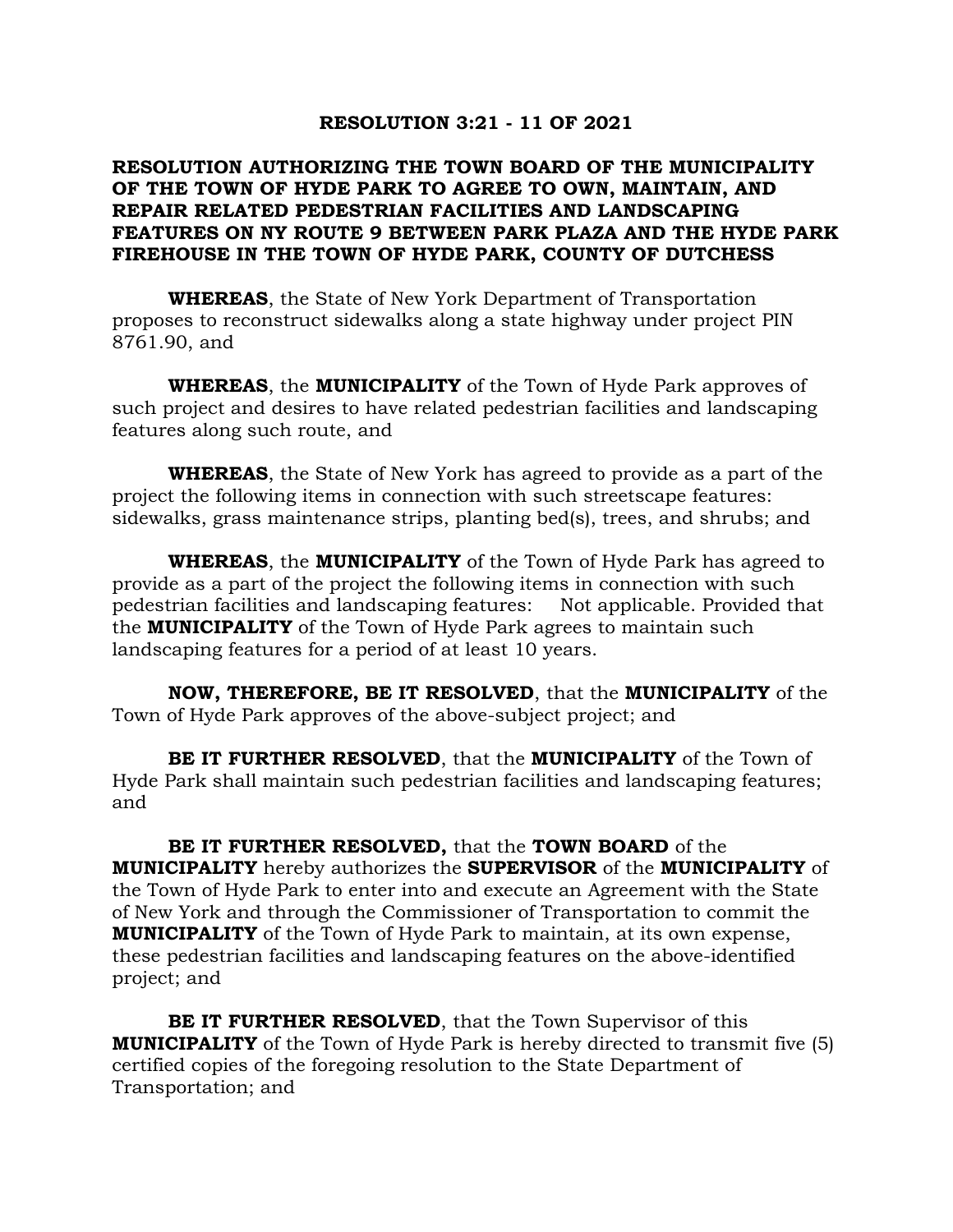**BE IT FURTHER RESOLVED**, that this resolution supersedes Resolution 12:20 of 2021 No. 11 authorizing the previous Town Supervisor to execute said agreement.

## **MOTION: SECOND:**

| Councilwoman Noakes    |  |
|------------------------|--|
| Councilwoman Ruggiero  |  |
| Councilman Lombardi    |  |
| Councilman Prusakowski |  |
| Supervisor Torreggiani |  |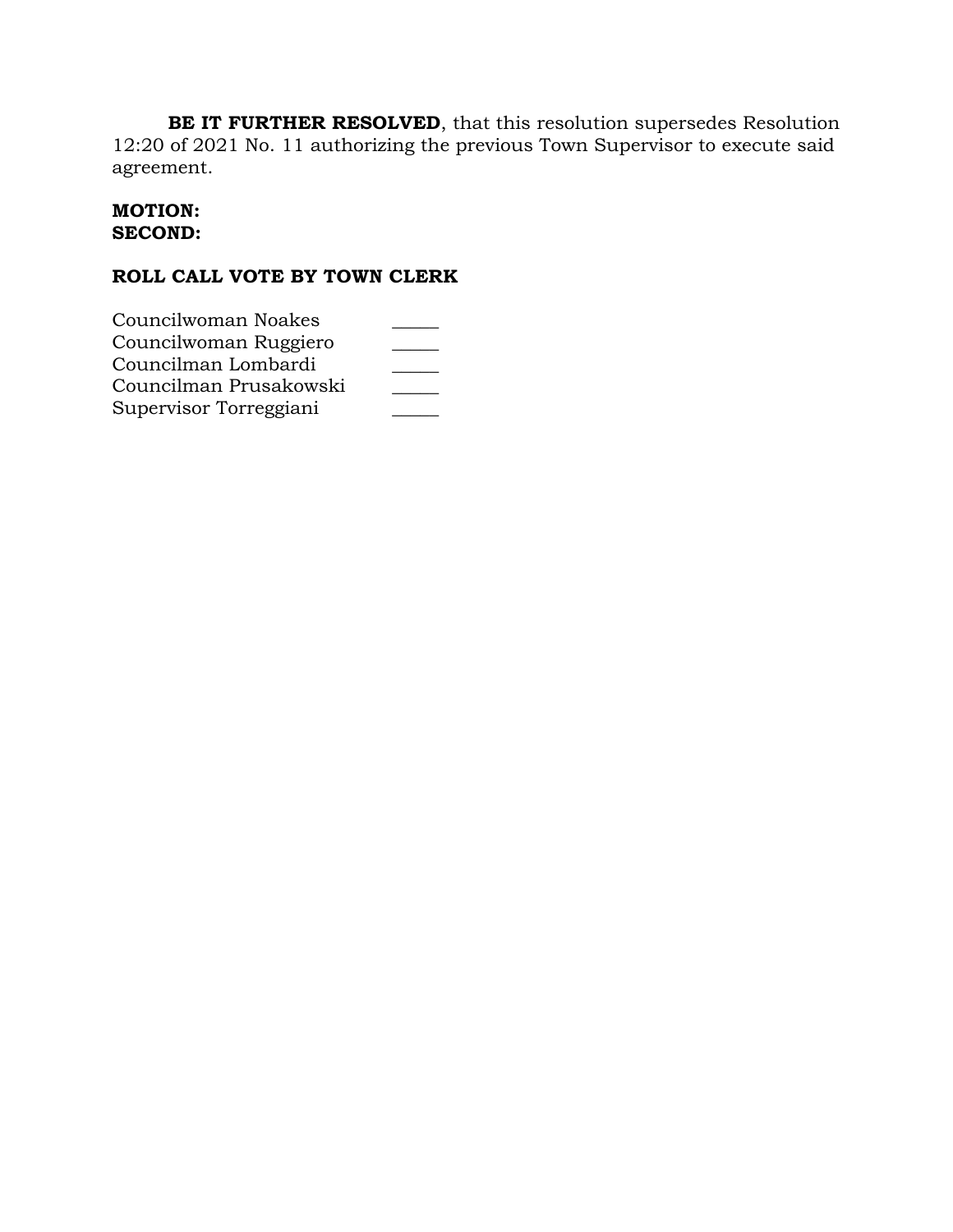### **RESOLUTION 3:21 – 12 OF 2022**

## **RESOLUTION AUTHORIZING THE TOWN BOARD OF THE MUNICIPALITY OF THE TOWN OF HYDE PARK TO AGREE TO MAINTAIN, REPAIR AND ENERGIZE A PEDESTRIAN LIGHTING SYSTEM ON OR ALONG A STATE HIGHWAY WITHIN THE GEOGRAPHICAL JURISDICTION OF THE MUNICIPALITY, SUCH HIGHWAY IDENTIFIED AS US ROUTE 9, STATE HIGHWAY 453, COUNTY OF DUTCHESS**

**WHEREAS**, the State of New York Department of Transportation funded improvements under PIN 8761.90 for pedestrian accommodations along a State Highway identified as US Route 9, State Highway 453, County of Dutchess within the geographical jurisdiction of the **MUNICIPALITY** of the Town of Hyde Park, and

**WHEREAS**, the State of New York provided as a part of the project the underground duct system, including conduit, pull boxes, hand holes, and above ground light poles and luminaires, and

**WHEREAS**, the **MUNICIPALITY** of the Town of Hyde Park has received funding for the completion of the pedestrian lighting installation on the east side of Route 9 from Park Plaza and the Hyde Park Fire House and desires to have a pedestrian lighting system on such highway within its geographical jurisdiction, and

**WHEREAS**, the **MUNICIPALITY** of the Town of Hyde Park agrees to maintain, repair, and energize such pedestrian lighting system for a period of at least 10 years, and after 10 years, until such time as the **COMMISSIONER**, in his/her discretion, agrees that such lighting and /or maintenance of such lighting system is no longer desired for such Highway.

**NOW, THEREFORE, BE IT RESOLVED**, that the Town Board, of the Town of Hyde Park hereby approves of the above-subject project; and

**BE IT FURTHER RESOLVED**, that the **MUNICIPALITY** of the Town of Hyde Park shall maintain, repair, and energize such pedestrian lighting system; and

**BE IT FURTHER RESOLVED**, that the Town Board of the **MUNICIPALITY** of the Town of Hyde Park hereby authorizes the Supervisor of said **MUNICIPALITY** to enter into and execute an Agreement with the State of New York and through the Commissioner of Transportation to commit the **MUNICIPALITY** of the Town of Hyde Park to maintain, at its own expense, the pedestrian lighting system on the above-identified project, such agreement to provide that the maintenance shall include the repair and replacement of equipment and the furnishing of electric current for the lighting system; and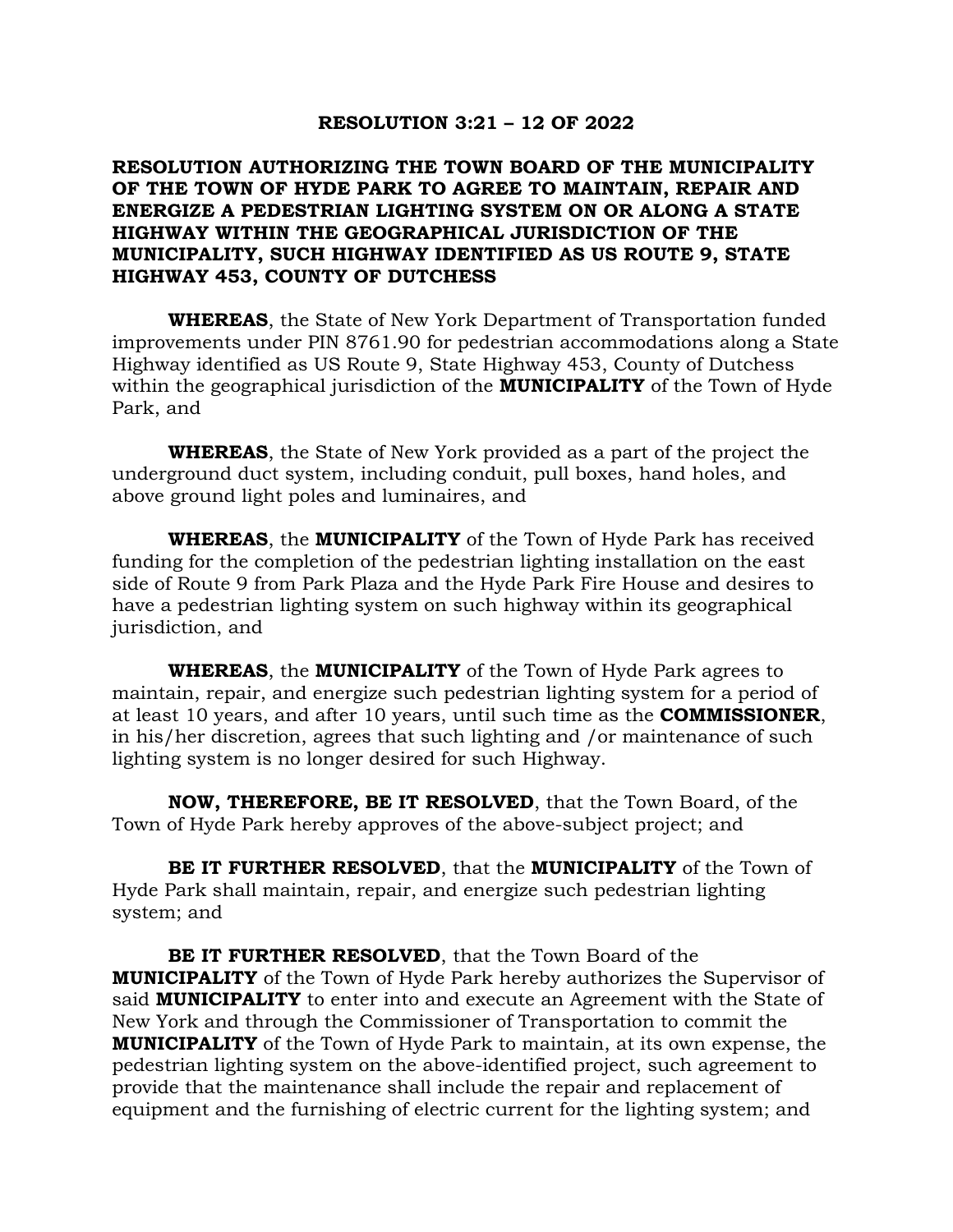**BE IT FURTHER RESOLVED**, that the Town Supervisor of the **MUNICIPALITY** of the Town of Hyde Park is hereby directed to transmit five (5) certified copies of the foregoing resolution to the State Department of Transportation.

**BE IT FURTHER RESOLVED**, that this resolution supersedes Resolution 12:20 of 2021 No. 10 authorizing the previous Town Supervisor to execute said agreement.

### **MOTION: SECOND:**

| Councilwoman Noakes    |  |
|------------------------|--|
| Councilwoman Ruggiero  |  |
| Councilman Lombardi    |  |
| Councilman Prusakowski |  |
| Supervisor Torreggiani |  |
|                        |  |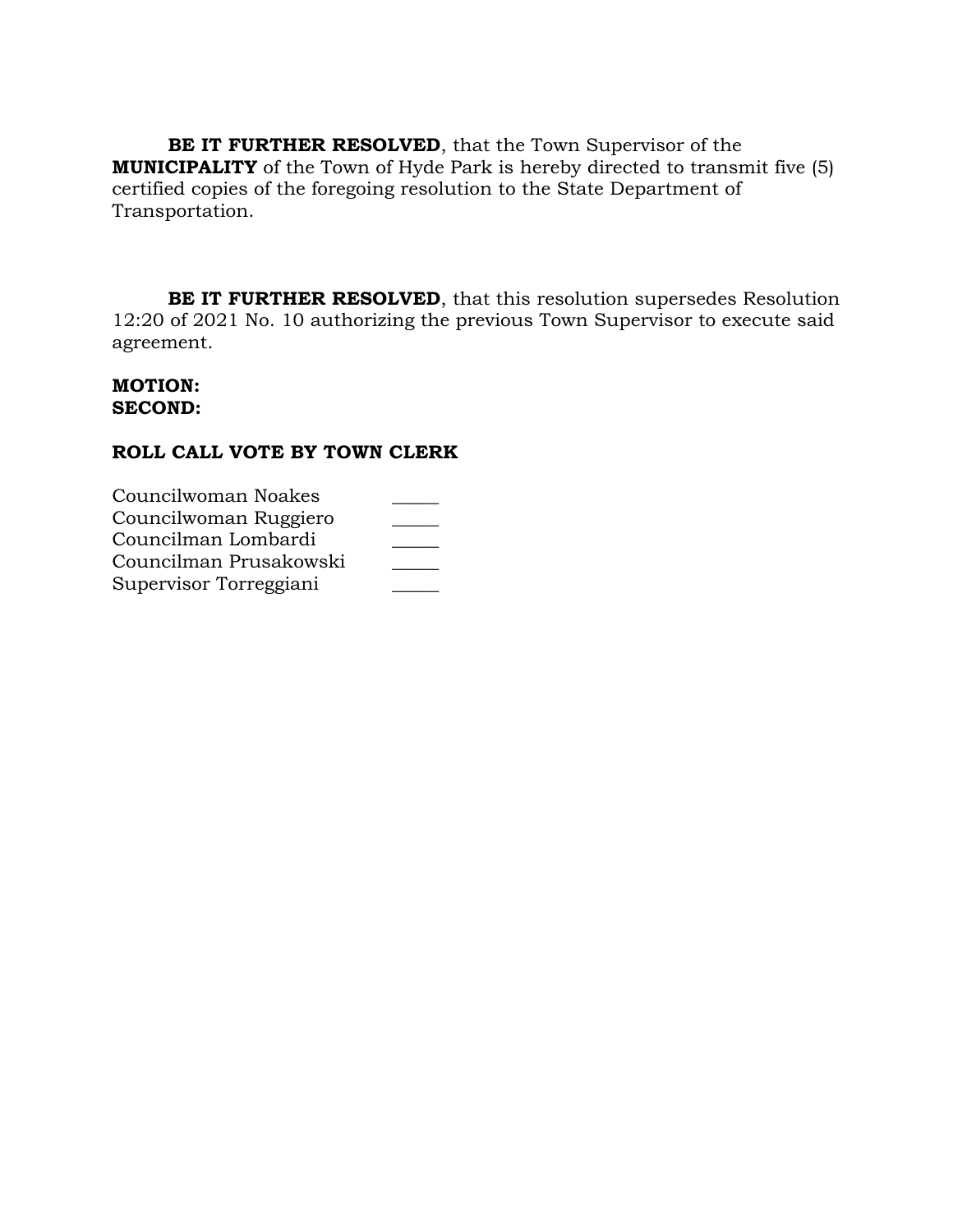#### **RESOLUTION 3:21 - 13 OF 2022**

### **RESOLUTION AUTHORIZING THE TOWN OF HYDE PARK TOWN SUPERVISOR TO EXECUTE AN AMENDED LICENSE AGREEMENT WITH T-MOBILE TO UPGRADE EQUIPMENT ON THE CELLULAR TOWER LOCATED AT 1146 NEW YORK 9G, HYDE PARK, NEW YORK**

**WHEREAS,** the Town of Hyde Park previously entered into a certain Government Entity Tower License Agreement (the "Agreement") on or about March 15, 2018, whereby T-Mobile Northeast LLC ("T-Mobile") licenses from the Town of Hyde Park certain space at a telecommunications facility located at 1146 New York 9G, Hyde Park, New York, identified as site number NY10831A (the "Site"); and

**WHEREAS,** T-Mobile seeks to amend the Co-Location Agreement so that it may upgrade existing equipment at the Site, including the removal and replacement of six (6) new antennas and radios at the same location on the tower; adding a Microwave Dish antenna to the existing space of the tower; and installing new cables to feed the antennas and dish; and

**WHEREAS,** the terms of the amendment are recorded in the "First Amendment to Government Entity Tower License Agreement" and the related attachments; and

**WHEREAS,** the Attorney to the Town Board has reviewed said amendment to the Agreement and found the same to be acceptable; and

**NOW, THEREFORE, BE IT RESOLVED,** that the Town Board hereby authorizes the Town Supervisor to execute the amended License Agreement as submitted in the final form to the Hyde Park Town Board.

#### **MOTION: SECOND:**

| Councilwoman Noakes    |  |
|------------------------|--|
| Councilwoman Ruggiero  |  |
| Councilman Lombardi    |  |
| Councilman Prusakowski |  |
| Supervisor Torreggiani |  |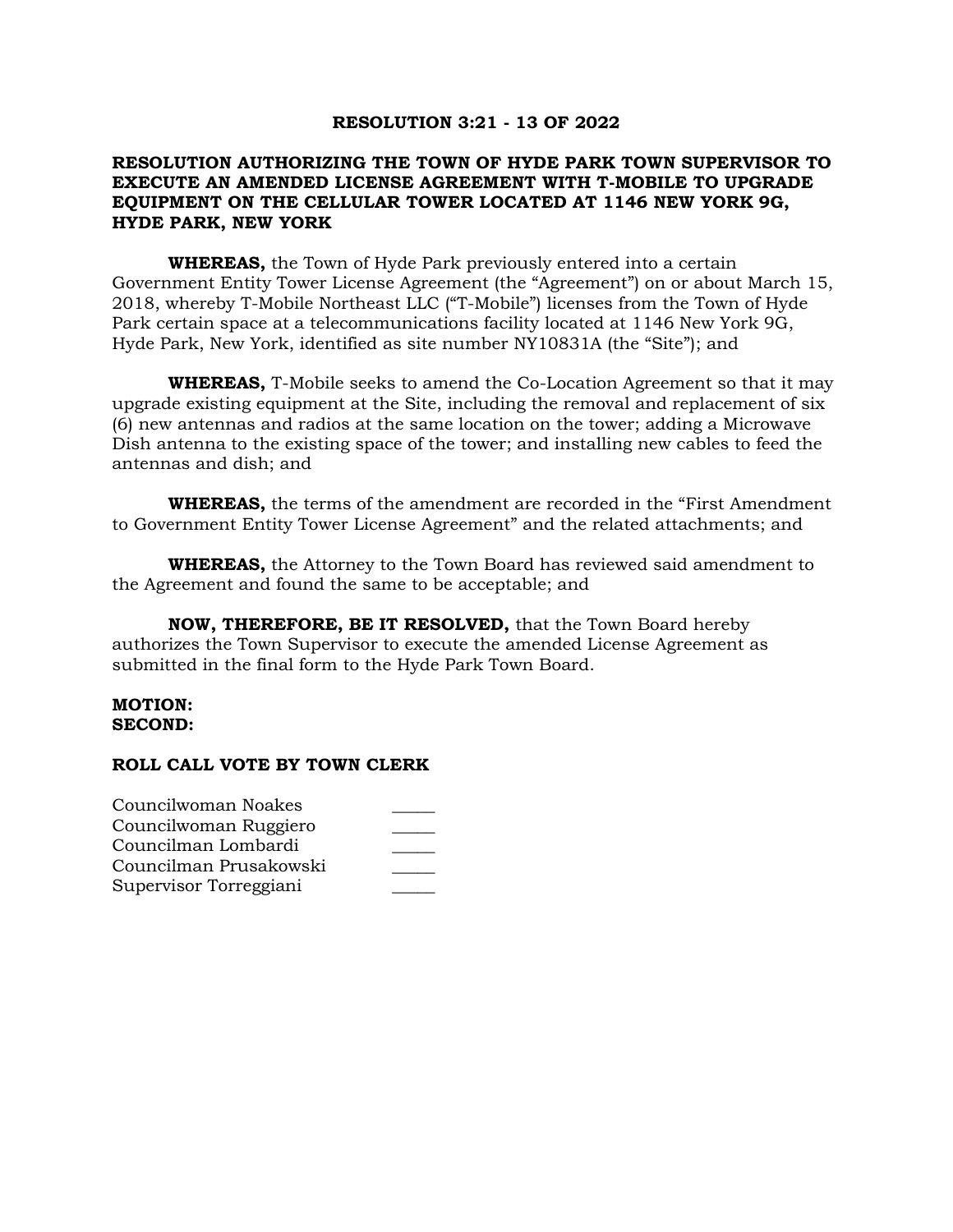#### **RESOLUTION 3:21 - 14 OF 2022**

### **RESOLUTION AUTHORIZING THE TOWN OF HYDE PARK TOWN SUPERVISOR TO EXECUTE AN AMENDED LICENSE AGREEMENT WITH VERIZON WIRELESS TO UPGRADE EQUIPMENT ON THE CELLULAR TOWER LOCATED AT 1146 NEW YORK 9G, HYDE PARK, NEW YORK**

**WHEREAS,** the Town of Hyde Park previously entered into a certain Short Form Tower License Agreement (the "Agreement") on or about November 13, 2017, whereby Verizon Wireless licenses from the Town of Hyde Park certain space at a telecommunications facility located at 1146 New York 9G, Hyde Park, New York, identified by Verizon Wireless as site name "Haviland" and site number 270134, (the "Site"); and

**WHEREAS,** the Site is managed by Crown Communication LLC (the "Manager"), who is also a signatory to the Agreement, and said Site is identified by Manager as business unit number 808709; and

**WHEREAS,** Verizon Wireless seeks to amend the Agreement so that it may upgrade existing equipment, including the removal and replacement of six (6) remote radio heads, one (1) overvoltage protector box, and six (6) antennas to the existing space of the tower, as well as the removal and replacement of one (1) overvoltage protector box at the ground equipment area; and

**WHEREAS,** the terms of the amendment are recorded in the "First Amendment to Short Form Tower License Agreement" and the related attachments; and

**WHEREAS,** the Attorney to the Town Board has reviewed said amendment to the Agreement and found the same to be acceptable; and

**NOW, THEREFORE, BE IT RESOLVED,** that the Town Board hereby authorizes the Town Supervisor to execute the amended License Agreement as submitted in the final form to the Hyde Park Town Board.

#### **MOTION: SECOND:**

| Councilwoman Noakes    |  |
|------------------------|--|
| Councilwoman Ruggiero  |  |
| Councilman Lombardi    |  |
| Councilman Prusakowski |  |
| Supervisor Torreggiani |  |
|                        |  |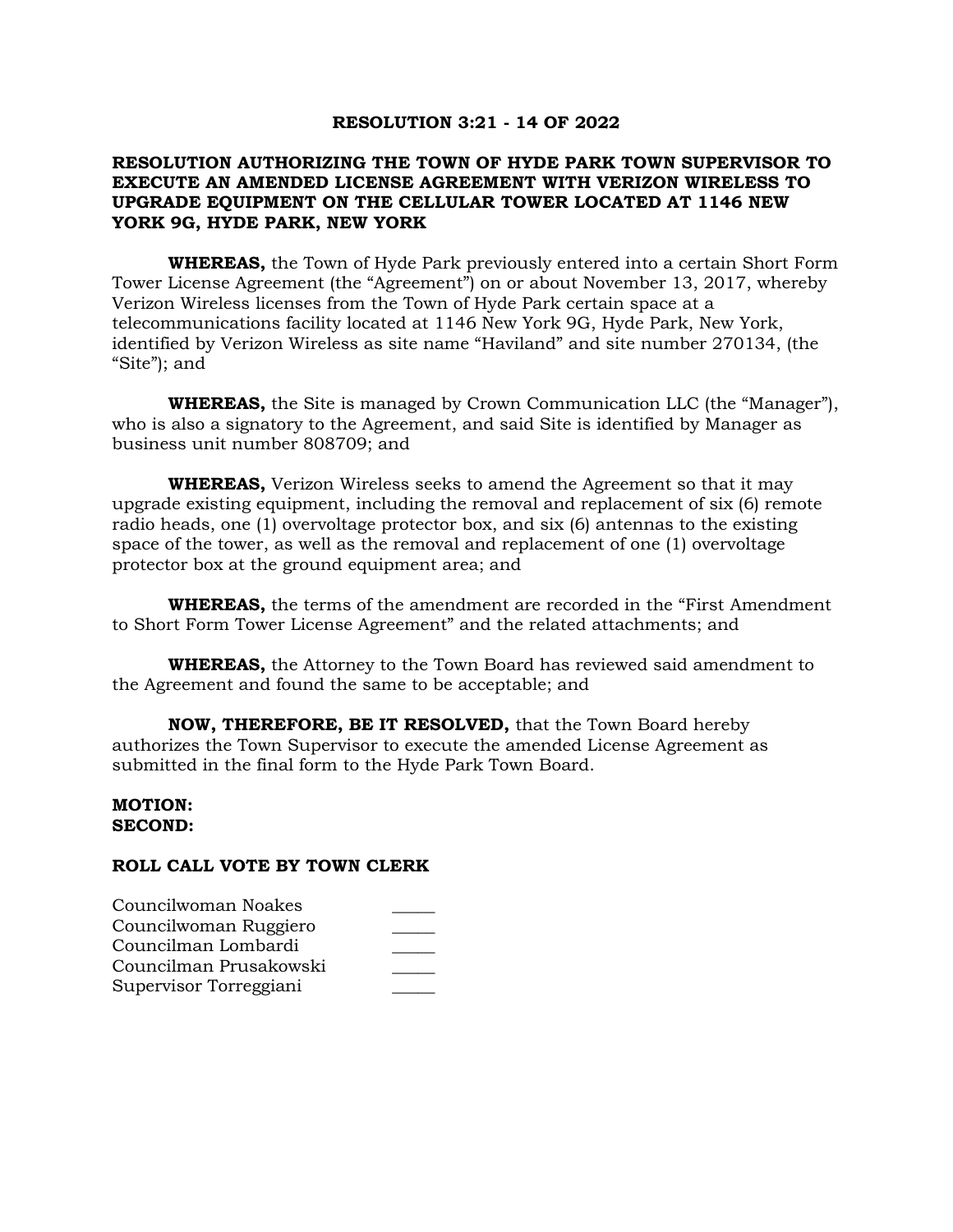### **RESOLUTION 3:21 - 15 OF 2022**

## **RESOLUTION AUTHORIZING THE TOWN OF HYDE PARK TOWN BOARD TO REVISE THE WAGE RATES FOR SEASONAL TOWN OF HYDE PARK RECREATIONAL EMPLOYEES FOR 2022**

**BE IT RESOLVED**, that the Seasonal Employee Wage Rates and compensation for the Town of Hyde Park Recreational Employees has been revised for 2022 as presented by the Town Recreation Director on Friday, March 17, 2022, and as listed below; and

**BE IT FURTHER RESOLVED**, that said wage rates are effective retroactive to January 1, 2022, and that the below table represents starting rates.

| <b>POSITION</b>                       | <b>WAGE RATE</b><br><b>TABLE</b> |
|---------------------------------------|----------------------------------|
|                                       |                                  |
| <b>PARKS</b>                          |                                  |
| Laborer                               | $$15-\$17/HR$                    |
|                                       |                                  |
| <b>EVENT STAFF</b>                    |                                  |
| <b>Recreation Assistant</b>           | \$13.20<br><b>HR</b>             |
|                                       |                                  |
| <b>DAY CAMP</b>                       |                                  |
| Camp Director                         | $$16-\$19/HR$                    |
| Program / Intern Director             | \$15.50<br>HR                    |
| <b>Health Director</b>                | \$16.00<br>HR                    |
| Health Officer                        | \$15.00<br>HR                    |
| Registrar                             | $$14 - $16/HR$                   |
| <b>Recreation Activity Specialist</b> | \$14.20<br>HR                    |
| <b>Trading Post</b>                   | \$13.20<br><b>HR</b>             |
| Camp Counselor                        | \$13.20<br>HR                    |
|                                       |                                  |
|                                       |                                  |
| <b>POOL</b>                           |                                  |
| <b>Aquatics Director</b>              | $$17-\$19/HR$                    |
| Head Lifeguard with WSI               | \$17.00<br><b>HR</b>             |
| Head Lifeguard                        | \$16.50<br><b>HR</b>             |
| Lifeguard with WSI                    | \$15.50<br>HR                    |
| Lifeguard                             | \$14.75<br><b>HR</b>             |
| Water Safety Instructor / Part-Time   | \$15.25/<br><b>HR</b>            |
| Temporary Maintenance Mechanic        | $$18 - $20/HR$                   |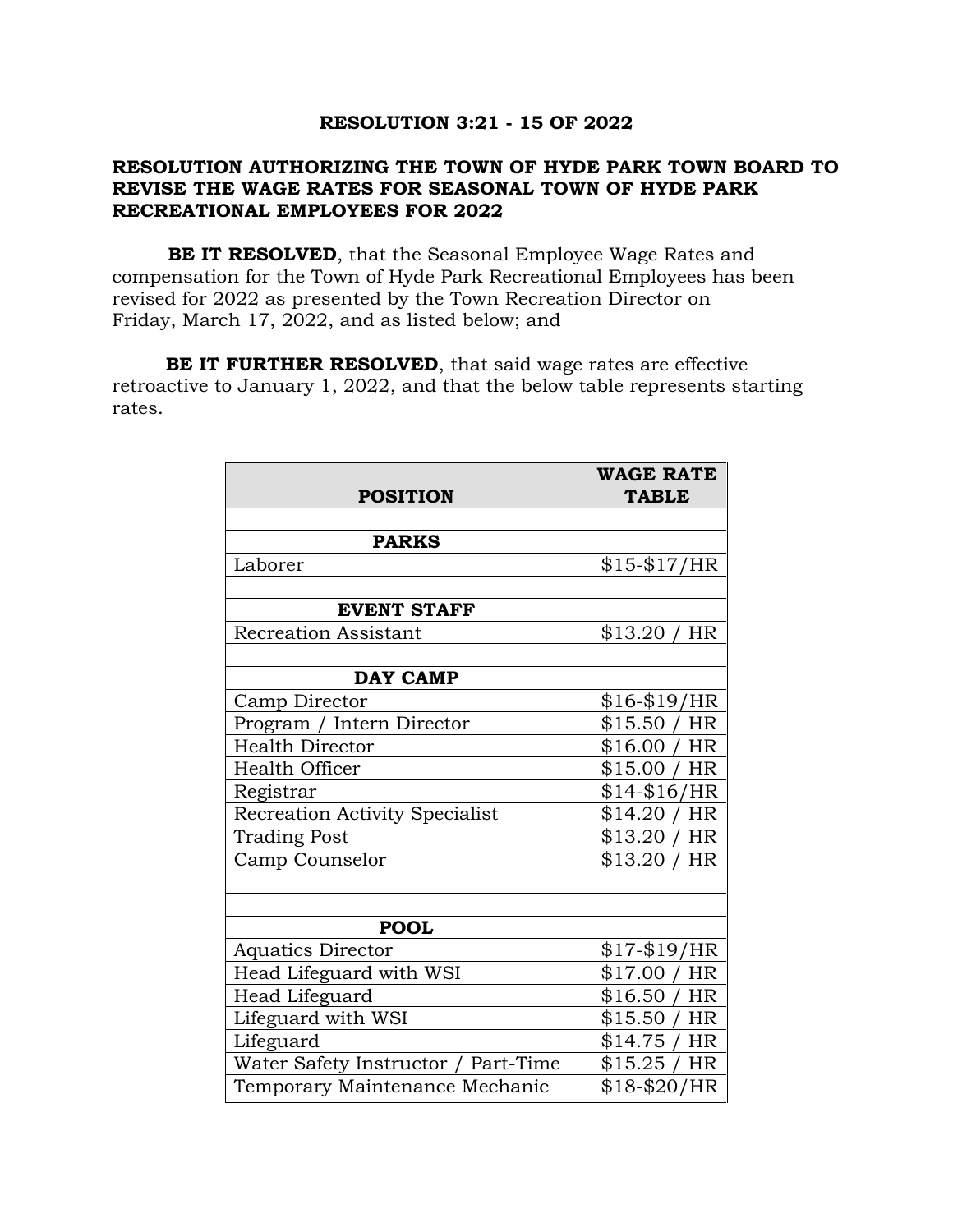# **Returning Employees may be granted an additional \$.25/hr. for each year of completed work for the Town of Hyde Park Recreation Department**

### **MOTION: SECOND:**

| Councilwoman Noakes    |  |
|------------------------|--|
| Councilwoman Ruggiero  |  |
| Councilman Lombardi    |  |
| Councilman Prusakowski |  |
| Supervisor Torreggiani |  |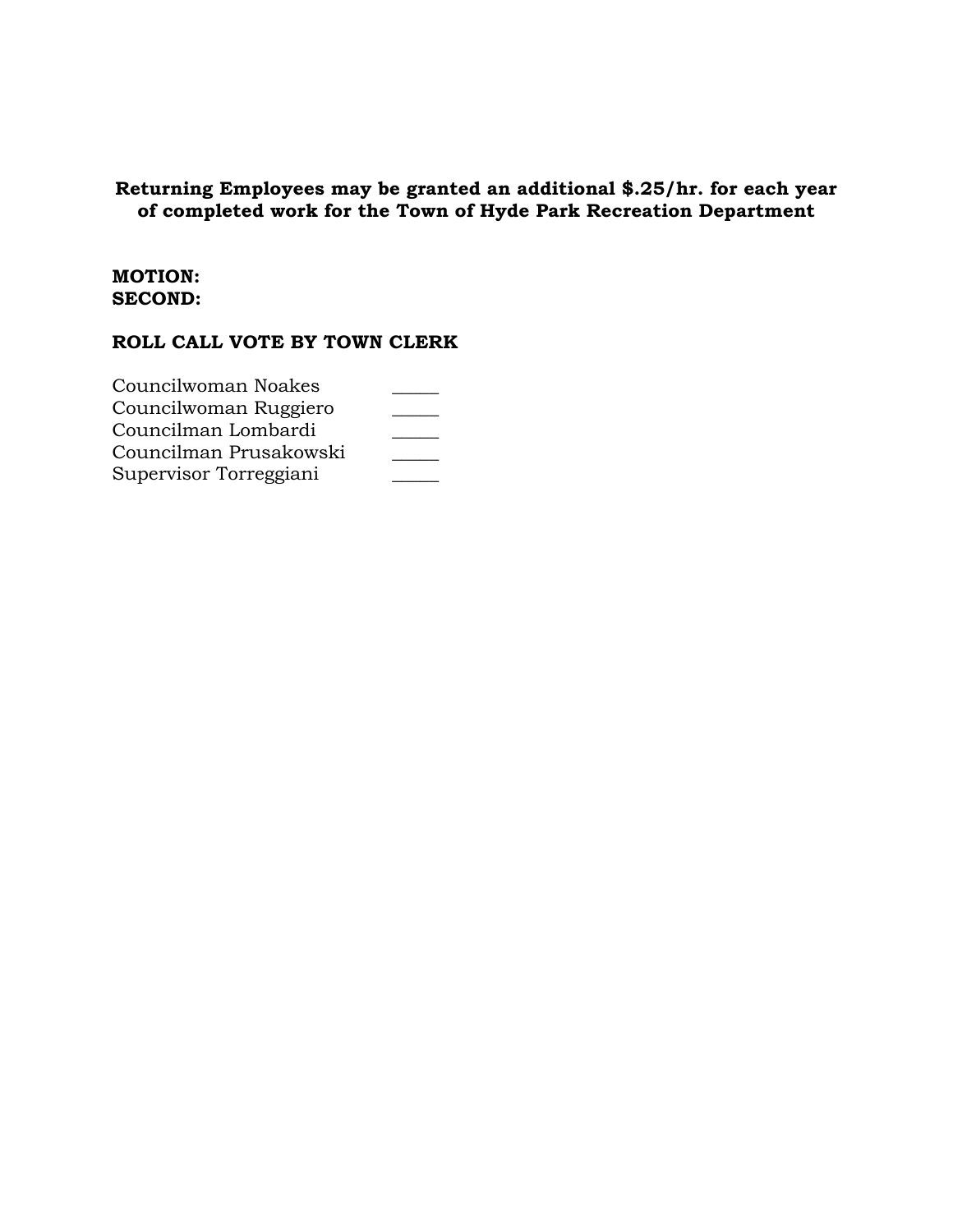## **RESOLUTION 3:21 - 16 OF 2021**

## **RESOLUTION AUTHORIZING THE TOWN OF HYDE PARK TOWN BOARD TO AMEND THE TOWN OF HYDE PARK RECREATION FEE SCHEDULE FOR 2022**

**WHEREAS**, the Town Board determined that the Recreation and Facility Use Fee Schedule needed to be reviewed and revised as needed on an annual basis; and

**WHEREAS**, the Town Board reviewed the existing Recreation and Facility Use Fee Schedule of the Town of Hyde Park Recreation Department and requested input and suggestions for changes, additions, and amendments to this Fee Schedule from the Recreation Director; and

**WHEREAS**, the Town Board received suggestions for changes, amendments and/or additions to the Recreation Fee Schedule from the Recreation Director only; and

**WHEREAS**, it has been noted that the Recreation Fees will be changed based on the Recreation Directors suggestions for 2022.

**NOW, THEREFORE, BE IT RESOLVED**, that the Town of Hyde Park Town Board does hereby adopt the proposed Recreation Department Recreation Fee Schedule for 2022 which will be on file in the Town Clerk's office and on the Town's website.

### **MOTION: SECOND:**

| Councilwoman Noakes    |  |
|------------------------|--|
| Councilwoman Ruggiero  |  |
| Councilman Lombardi    |  |
| Councilman Prusakowski |  |
| Supervisor Torreggiani |  |